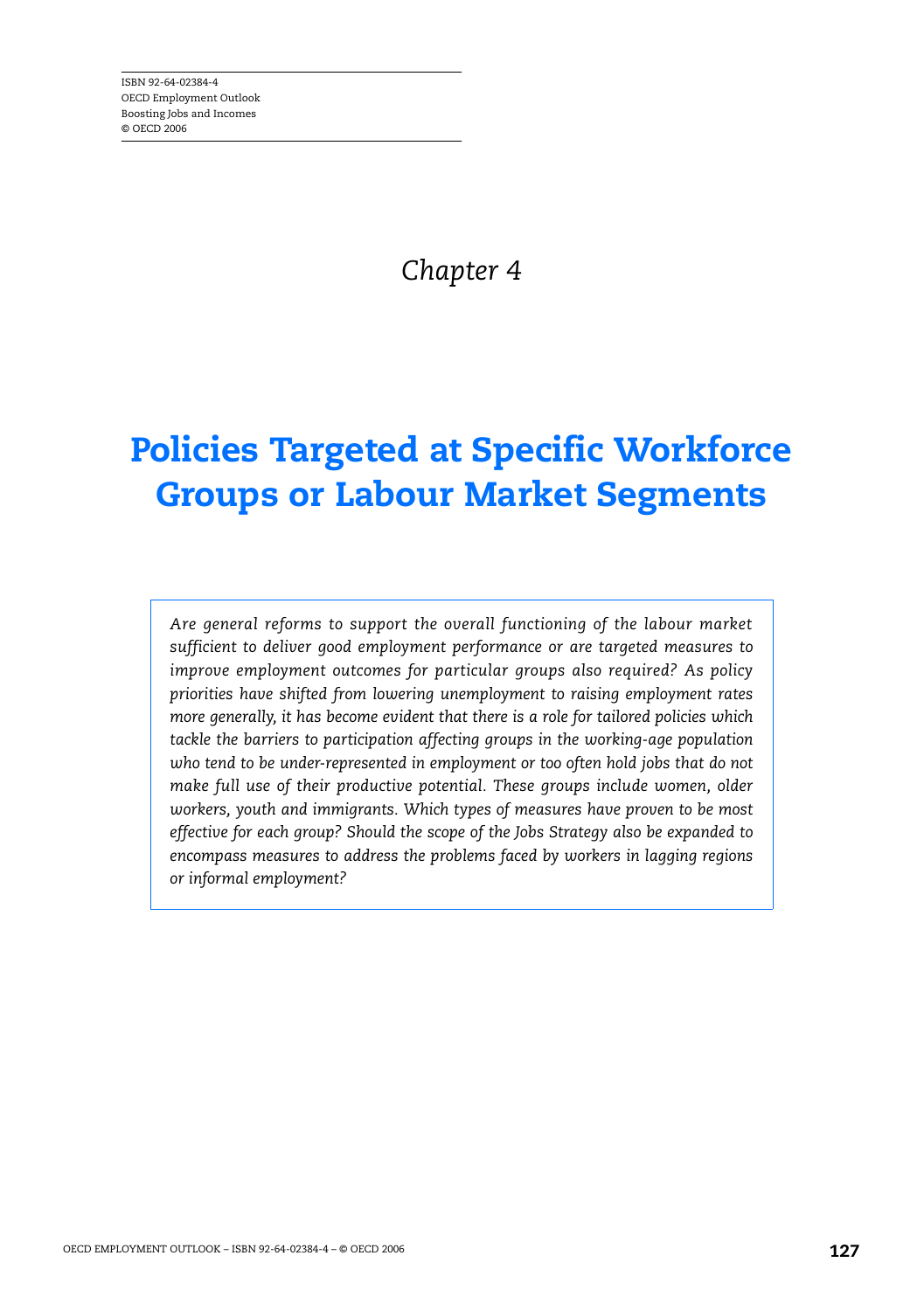$\prod_{i=1}^{\infty}$   $\prod_{i=1}^{\infty}$  Jobs Strategy was mainly focused on general reforms to support the overall functioning of the labour market and it placed little emphasis on more targeted reforms intended to improve the labour market performance of particular groups in the working-age population. Over the past decade, however, concern has been growing about the low employment rates of certain groups – such as women, older workers, youth and immigrants – especially against the prospect of population ageing.

In addition, there is growing concern in certain countries with the persistence of imbalances between different segments of the labour market. In particular, in certain countries, low-employment regions coexist with regions where there is near full employment – thus raising the issue of how the Jobs Strategy can better take into account regional employment imbalances. Moreover, in a number of member countries – specially those which joined OECD after the Jobs Strategy was adopted in 1994 – there is a high incidence of informal employment, which is a problem for a number of reasons, including that it tends to be associated with weak productivity gains, undermines tax collection and makes it difficult to manage social protection.

This chapter reviews policies that especially affect the labour market performance of these groups or labour market segments – bearing in mind that general reforms, as outlined in the previous chapter, will also help to address these specific labour market issues.

# **1. Promoting employment prospects of under-represented groups**

# *1.1. Measures to increase participation of women*

Increased female participation has been a major component in labour supply growth during past decades, as illustrated in Chapter 2. This increase has been mainly autonomous and related to the fact that more recent cohorts of women are better educated than earlier cohorts and therefore can more easily find jobs and tend to place greater priority on pursuing a career. However, as women's participation rates approach those of men, future increases become more dependent on reforms aimed at reducing remaining disincentives for women to work and encouraging the diffusion of family-friendly employment practices.

Looking at the relative taxation of household members, second earners are effectively taxed more heavily than single earners in most OECD countries (Figure 4.1, Panel A). This tax bias has increased on average for the OECD during the past two decades, especially in some southern European countries, like Italy and Spain. By contrast, this bias is smaller and has declined in most Nordic countries. In countries where this bias is substantial, a more neutral tax treatment of second earners is an obvious candidate among policies to stimulate female participation. For example, OECD research suggests that an equal tax treatment of second earners would increase female participation by 4 percentage points on average for the OECD area (see Jaumotte, 2004). There is even a case for taxing the income of second earners lighter on optimal tax grounds, given that their labour supply is more elastic compared to single earners. $<sup>1</sup>$ </sup>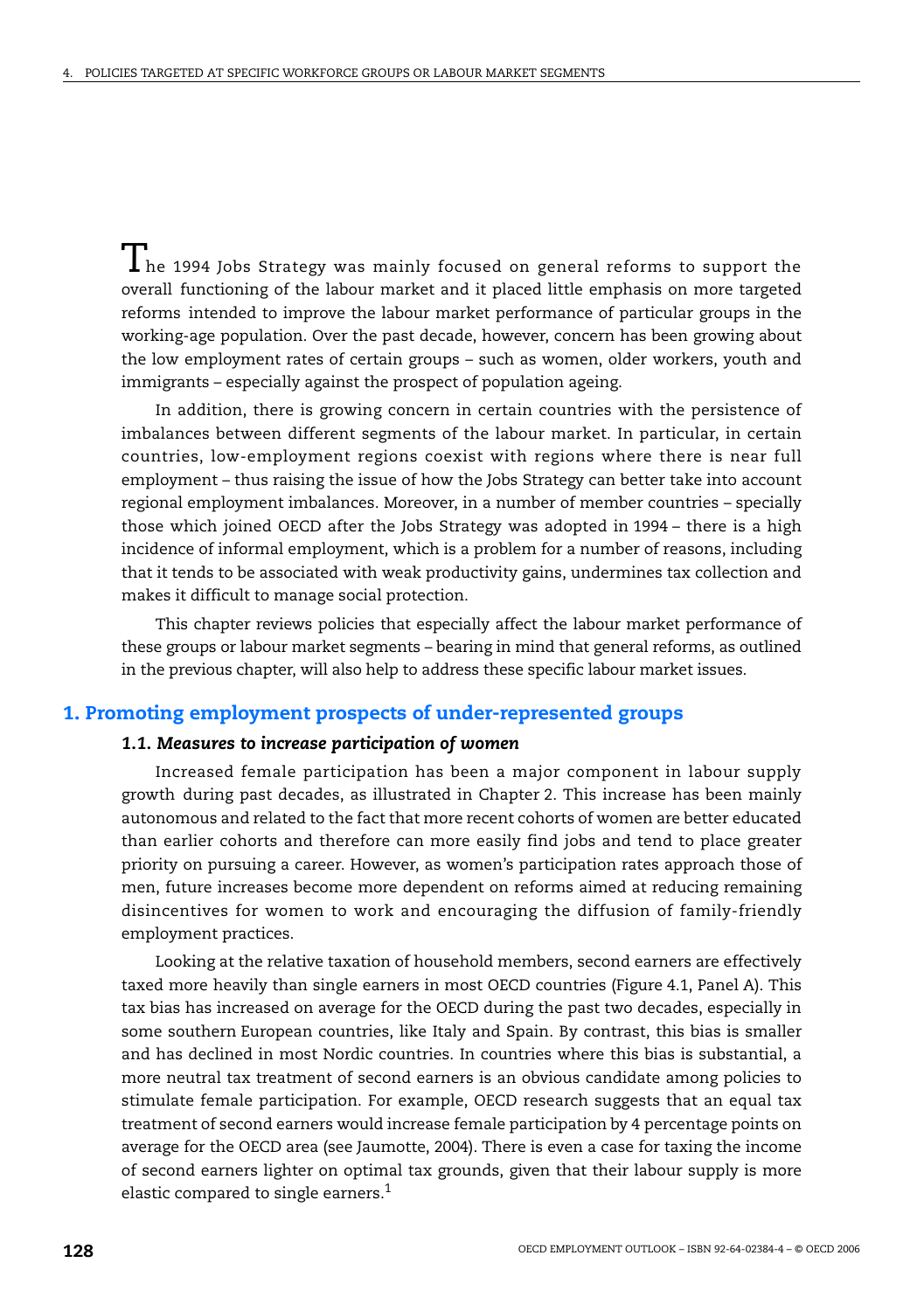

Figure 4.1. **Work incentives for women**

APW: Average production worker.

- *a)* The spouses of second earners are assumed to earn 100% of the APW.
- *b)* The primary earner is assumed to earn 100% of the APW, and the secondary earner 33% of the APW.
- *c)* 100/33 refers to a situation where the primary earner earns 100% of APW and the secondary earner 33% of the APW; 133/0 refers to a situation where the primary earner earns 133% of APW and the spouse has no earnings. *d)* For the Netherlands, if account is taken that the primary earner has to buy private health insurance when she/he earns 133% of APW, while her/his income falls below the income limit for the mandatory health care insurance when the household income is split (into a wage of 100% of APW for the primary earner and 33% for the secondary earner), the tax incentive to share market work between spouses amounted to 6.9% in 1999, and to 10.2% after

the 2001 tax reform. *Source:* OECD Tax database; OECD (1995), *The OECD Jobs Study: Taxation, Employment and Unemployment*, Paris; and OECD Tax models.

Statlink: *http://dx.doi.org/10.1787/*014203526272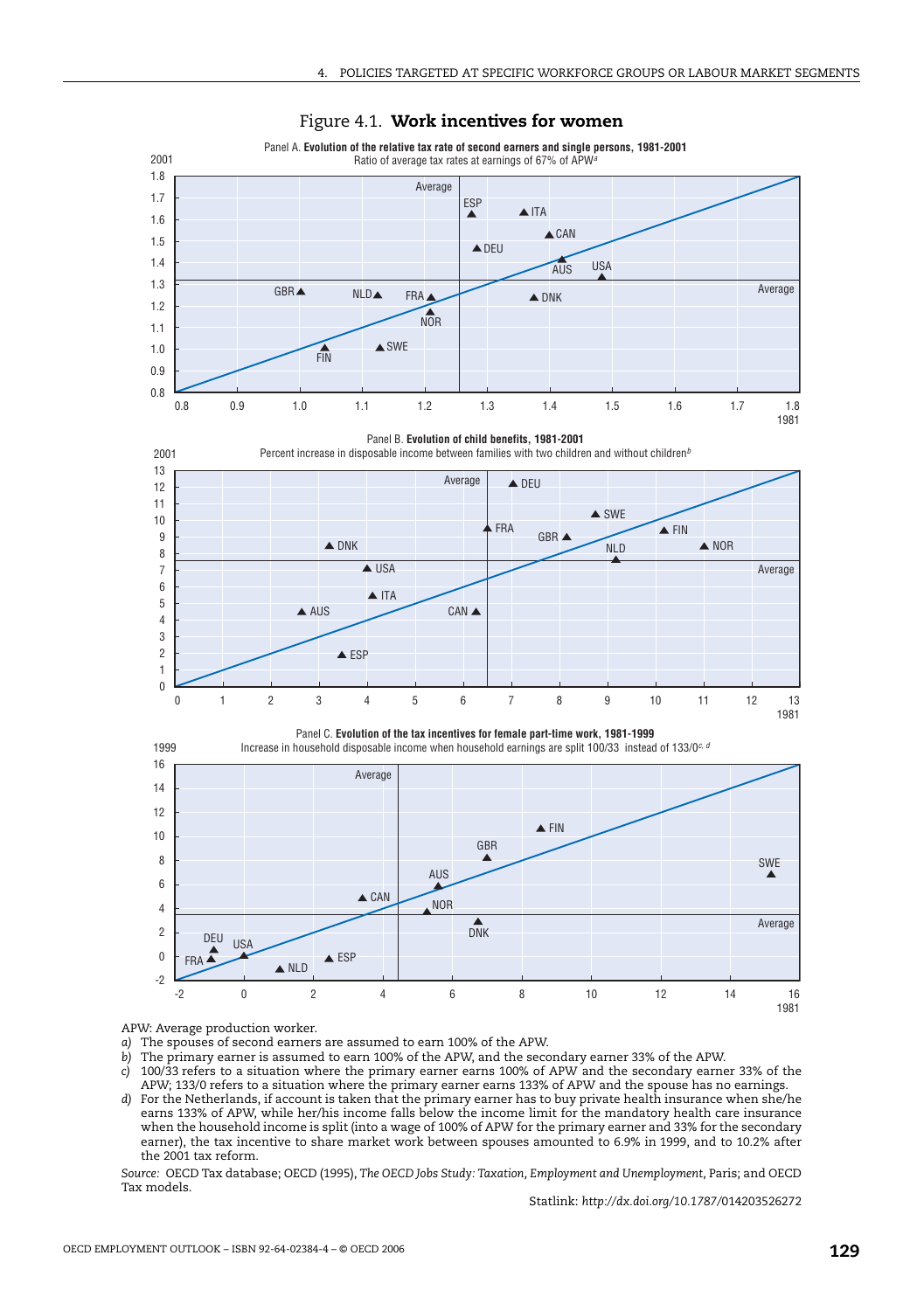The participation of women in the labour market is also influenced by policies related to family support. So far, family support in OECD countries has taken the form of childcare subsidies and child benefits. In theory, childcare subsidies stimulate female labour supply as they increase the relative return to market work.2 The empirical evidence confirms that childcare subsidies raise female participation.<sup>3</sup> By contrast, child benefits do not raise the return to market work and may lead to a reduction in labour supply as they raise income and hence the demand for leisure. This form of support remains much more important than childcare subsidies in most member countries. Both child benefits and childcare subsidies have increased significantly in recent decades, and child benefits can increase the disposable income of families with two children by more than 10% (Figure 4.1, Panel B). From the perspective of raising female participation, childcare subsidies are a better alternative than child benefits, especially where high tax wedges (facing both second earners and single individuals) reduce female labour supply. Indeed, childcare subsidies are often employment-conditional. Furthermore, child-care costs can be a prohibitive barrier to employment for lone mothers desiring market work in the absence of such subsidies (OECD, 2003a, Chapter 3).

Another form of childcare support is the provision by most governments of maternity, paternity or childcare leave. In 1999, the average length of paid leave was 26 weeks, with the longest paid leave being found in France, the Slovak Republic and most Nordic countries (Jaumotte, 2003). During the past two decades, the generosity of paid parental leave has increased in all OECD countries, with the exceptions of Ireland, the United Kingdom and several countries with no legislation mandating paid leave. According to empirical studies, job-protected paid leave increases the employment rate of women significantly, by helping to reconcile work and family responsibilities, without having an adverse effect on wages (Rhum, 1998). However, this only holds when leave entitlements remain relatively short. Moderately longer leave (*e.g.* around nine months) also increases female employment rates, albeit at the price of a drop in relative wages. Yet longer parental leave (*e.g.* three years or more) makes it difficult to return to work, even when reinstatement is guaranteed (see European Foundation, 2001). The absence of job protection makes the return to work even more unlikely, especially for low-skilled workers (OECD, 2003a, Chapter 3).

Part-time working is often seen as a means to facilitate the integration of women in the labour market, by allowing them to combine market work with family responsibilities. There is a slight positive correlation between voluntary part-time work and female participation across OECD countries (see OECD, 2006a, Figure W.4.1). The tax incentive to share market work within couples – as measured by the increase of household disposable income from shared working hours – influences the decision between inactivity and activity and between full- and part-time working (Jaumotte, 2003). On average, the splitting of household income between spouses resulted in only a small increase in household disposable income in 1999 and the gain declined compared with 1981 (Figure 4.1, Panel C). Therefore, room exists for stimulating female participation by changing the tax incentives for part-time work. Childcare subsidies influence part- and full-time participation differently, having a larger impact on full-time participation (Powell, 1998; Gustafsson and Stafford, 1992).

Table 4.1 gives a synthetic review of the results of econometric estimates reported in Bassanini and Duval (2006) on the determinants of full- and part-time employment rates of women. High unemployment benefits and tax wedges discourage both part- and full-time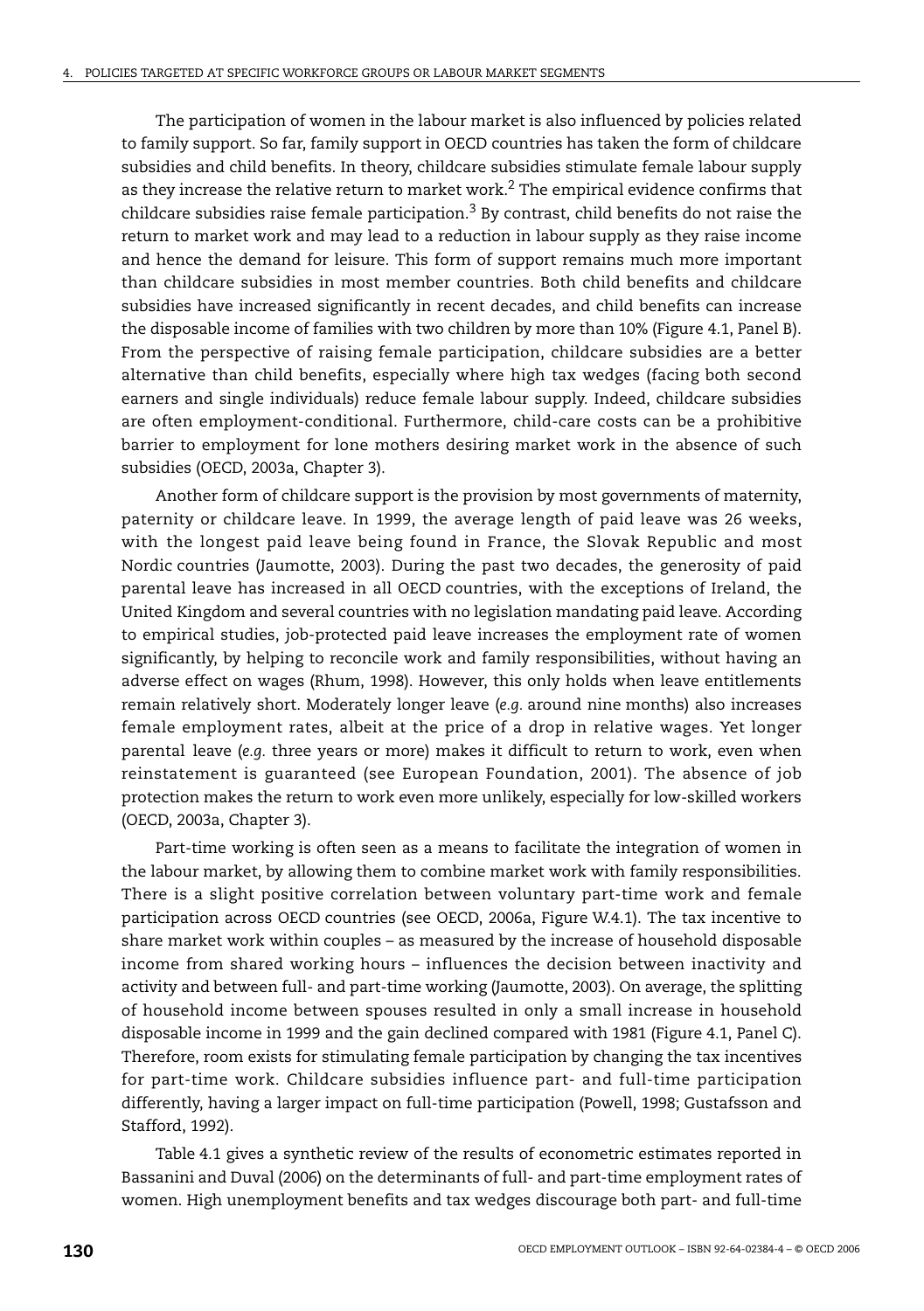|                                                        | Full-time employment     | Part-time employment     | Total employment         |
|--------------------------------------------------------|--------------------------|--------------------------|--------------------------|
| <b>General policies and institutions</b>               |                          |                          |                          |
| Unemployment benefits                                  | $\overline{\phantom{0}}$ | ۰                        |                          |
| Tax wedge                                              |                          |                          |                          |
| Union density                                          | $+$                      | $\overline{\phantom{0}}$ | No                       |
| EPL                                                    | $\overline{\phantom{0}}$ | No                       | No                       |
| <b>PMR</b>                                             | $\overline{\phantom{0}}$ |                          | $\overline{\phantom{0}}$ |
| High corporatism                                       | N <sub>0</sub>           | No                       | No                       |
| Institutions and policies specific to women employment |                          |                          |                          |
| Tax incentive to part-time                             | $\overline{\phantom{0}}$ | $+$                      | $+$                      |
| Relative marginal tax rate on 2nd full-time earner     | -                        | No                       | n.a.                     |
| Relative marginal tax rate on 2nd part-time earner     | $+$                      |                          | n.a.                     |
| Family cash benefits                                   | No                       |                          | $\overline{\phantom{0}}$ |
| Number of leave weeks                                  | $+$                      |                          | n.a.                     |
| Number of leave weeks squared                          |                          | $+$                      | n.a.                     |
| Childcare subsidies                                    | $+$                      | No                       | $+$                      |
| <b>Control variables</b>                               |                          |                          |                          |
| Female education                                       | $+$                      | <b>No</b>                | $+$                      |
| Output gap                                             | $+$                      | No                       | $+$                      |

|  | Table 4.1. Determinants of full- and part-time female employment, 1982-2003 |  |  |  |  |  |
|--|-----------------------------------------------------------------------------|--|--|--|--|--|
|--|-----------------------------------------------------------------------------|--|--|--|--|--|

EPL: Employment protection legislation.

PMR: Product market regulation.

n.a.: Not applicable.

No: No significant impact on employment.

+/–: Significant positive/negative impact on employment.

*Source:* Bassanini and Duval (2006). Statlink: *http://dx.doi.org/10.1787/*063503851510

female employment and the elasticities are typically larger than for male employment, consistent with the expectation of larger labour supply elasticities for women. Unionisation promotes full-time female employment at the expense of part-time female employment, while strict EPL lowers the full-time employment rate of women.

These econometric estimates also help to assess the effects of specific policies and institutions on female employment patterns. Increasing the tax incentives to work parttime would attract more women into employment, but would also cause some women working full-time to cut their working hours. Relative marginal tax rates on second earners also matter in terms of both the decision to enter the labour force and the choice of the number of hours worked. In particular, high relative taxation of part-time work induces women who would have worked part-time otherwise to work full-time. Child benefits reduce part-time female employment only, as the income effect from child benefits is unlikely to be large enough to reduce employment of women working full-time. By contrast, childcare subsidies stimulate female full-time employment only. Finally, moderate parental leaves encourage women to work full-time while longer leaves are associated with more part-time work as women probably face difficulties when returning to work. The estimates confirm that female participation increases with education, but for full-time working only.

## *1.2. Measures to increase participation of older people*<sup>4</sup>

## *Barriers to employment for individuals aged 55 to 64*

The 1994 Jobs Strategy contained a recommendation to adjust policies and programmes for older workers, so as to provide them with better opportunities to continue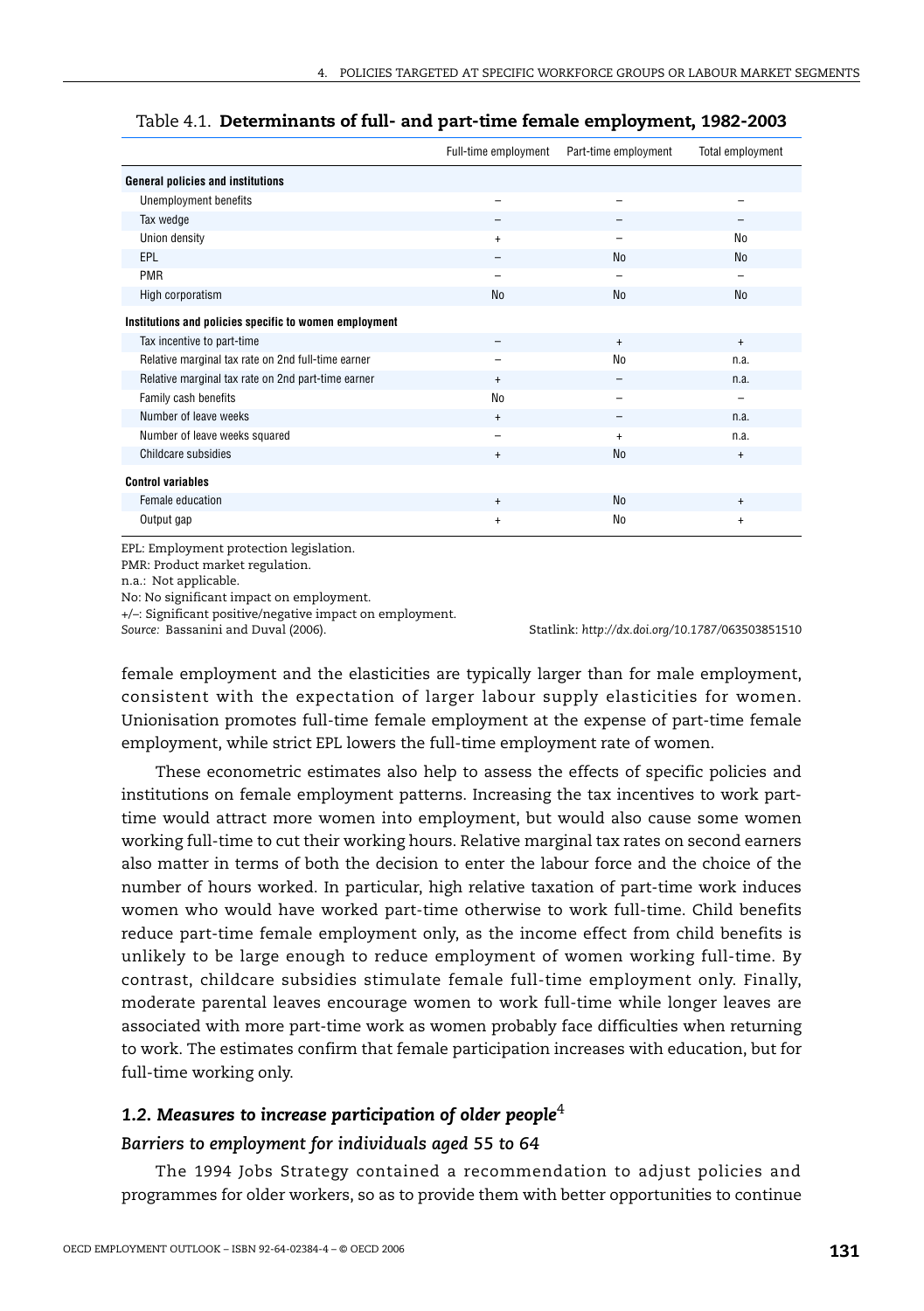working and reduce the economic incentives for them to withdraw from the labour market.5 There are three key barriers to employment facing older people: financial disincentives; employer barriers; and weak employability.<sup>6</sup>

**Financial disincentives.** Until the early 1990s, income transfers were often provided to older workers in order to induce early retirement. Such schemes typically had been introduced with the hope of lowering unemployment, the expectation being that older workers induced to retire early would be replaced by unemployed younger workers. However, experience has shown this view to be fallacious. As Figure 4.2 illustrates for 2004, countries with the lowest participation of older workers are also those where unemployment remains highest.



Figure 4.2. **Older worker***a* **participation and overall unemployment in OECD countries, 2004**

*a)* 55 and over age group, except 55-74 for Finland, Hungary, Iceland, Norway and Sweden. *Source:* OECD database on Labour Force Statistics.

**Employer barriers.** Hiring and retention rates of workers decline significantly after the age of 50 in all OECD countries, although more sharply in some countries than others. The reluctance of employers to hire or retain older workers reflects both subjective and objective factors. First, there is evidence of age discrimination in all countries reflecting both negative and positive stereotypical views by employers about older workers. Second, the employment of older workers may be discouraged because rigid seniority compensation structures cause labour costs to rise faster with age than productivity. Third, employers and trade unions have sometimes collaborated to convert state subsidised early retirement schemes into a socially acceptable way of laying-off workers. Finally, mandatory-retirement rules are common in some countries.

**Weak employability.** Employment prospects for some groups of older people are poor because they have obsolete skills, are not receiving appropriate help in finding jobs if unemployed, or face unsuitable working conditions and working-time arrangements. Older workers receive far less training than younger workers in all countries, but there is considerable variation across countries in the size of this gap (as well as in the overall incidence of training). A strong policy focus on tackling youth unemployment has meant that older unemployed workers are also under-represented in active labour market programmes in most countries. Poor or inappropriate working conditions can also push

Statlink: *http://dx.doi.org/10.1787/*065226116824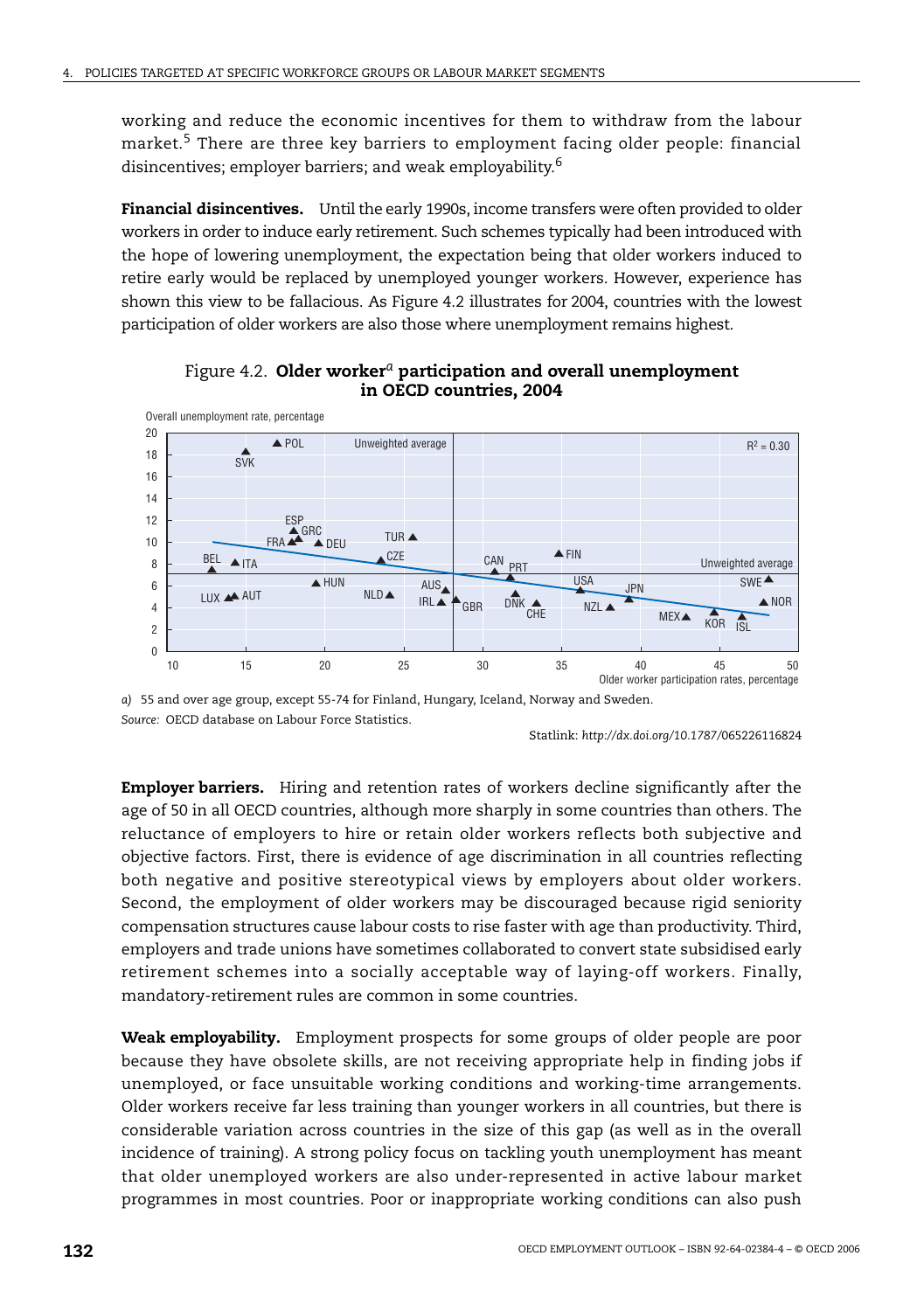some older workers into early retirement. For example, a lack of opportunities to shift to part-time work may limit the scope for a more phased transition to retirement.

Besides these three types of age-specific barriers, the employment of older people is also influenced by the general labour market institutions and policies that affect all segments of the working-age population. Evidence from Bassanini and Duval (2006) on the effects of both specific and general barriers to the employment of older persons is summarised in Table 4.2. Their analysis confirms that certain characteristics of pension systems represents important barriers to continued employment after age 55, including a high implicit tax on continued work (see next section) and a low standard age of retirement. Among the general factors depressing employment rates for older workers are generous unemployment benefits, a high tax wedge and high union density. By contrast, strict EPL and PMR are associated with higher employment rates for this age group, probably because they reduce the risk that older workers will be laid off by their employers.

#### Table 4.2. **Determinants of older worker employment (55-64 age group), 1982-99**

|                                                               | Total employment         |
|---------------------------------------------------------------|--------------------------|
| General policies and institutions                             |                          |
| <b>Unemployment benefits</b>                                  |                          |
| Tax wedge                                                     |                          |
| Union density                                                 | $\overline{\phantom{0}}$ |
| EPL                                                           | $+$                      |
| <b>PMR</b>                                                    | $+$                      |
| High corporatism                                              | No <sup>a</sup>          |
| Institutions and policies specific to older worker employment |                          |
| Implicit tax on continuing work                               | $\overline{\phantom{0}}$ |
| Standard age of eligibility to pension benefits               | $+$                      |
| Interactions between implicit tax rate and EPL                | $+$                      |
| <b>Control variables</b>                                      |                          |
| Output gap                                                    | $\ddot{}$                |

EPL: Employment protection legislation.

PMR: Product market regulation.

No: No significant impact on employment.

+/–: Significant positive/negative impact on employment

*a)* Negative coefficient becomes insignificant when Italy is dropped from the sample.

*Source:* Bassanini and Duval (2006). Statlink: *http://dx.doi.org/10.1787/*006564071757

#### *Policy developments since 1994*

The implicit tax on continuing work – which measures the costs of continuing to work, in terms of contributions paid and foregone benefits – provides a summary indicator of the magnitude of the financial incentives to retire.<sup>7</sup> Figure 4.3 shows the development of the implicit tax on continuing work between 1993 and 2003.<sup>8</sup> According to Figure 4.3, the incentive in 1993 to withdraw early from the labour market as a result of the presence of early retirement schemes was particular high in some continental European countries, including Finland, France, Italy, Luxembourg, the Netherlands and Portugal, while it was considerably lower in English-speaking countries, Japan, Korea, Norway, Spain and Sweden. The incentives to withdraw early embedded in the old-age pension system were also particularly high in France, Italy, Luxembourg and the Netherlands.<sup>9</sup> Over the past decade, the incentive to withdraw between the ages of 55 and 60 has been significantly reduced in a majority of OECD countries. As concerns retirement incentives between the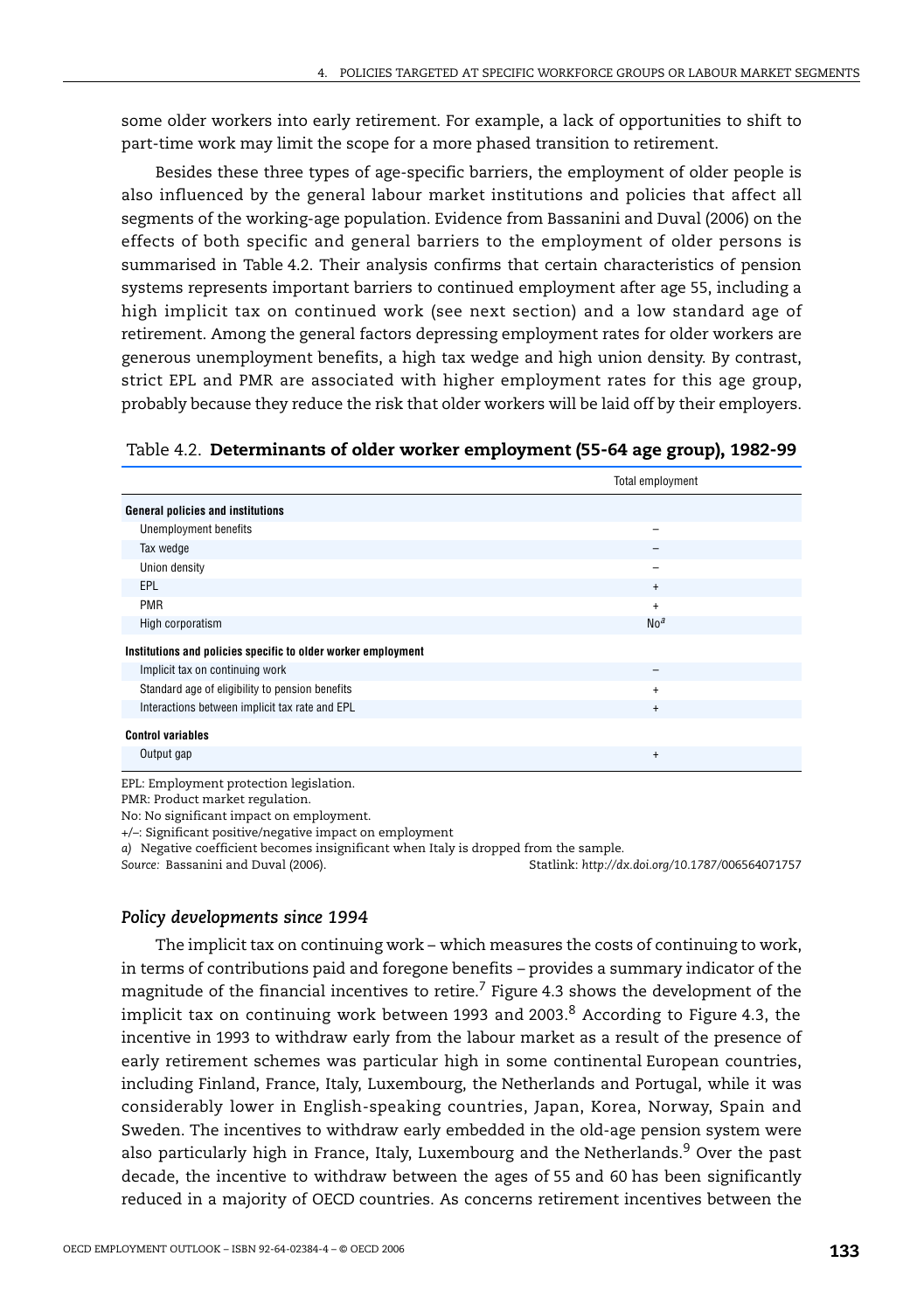

Figure 4.3. **Implicit tax embedded in early-retirement schemes on continuing work from age 60 to age 65,***a* **1993-2003**

*a)* The implicit tax on continued work is defined as the average annual change in pension/social wealth (*i.e.* the present value of the future stream of pension/social benefits), net of additional contributions paid, resulting from a decision to postpone retirement from age 60 to age 65. The calculations are made for a single worker with average earnings. For 2003, they reflect the steady-state of currently legislated systems once they have fully matured (*e.g.* Korea) and once recent reforms have been fully phased in, which in some cases (*e.g.* Italy) will take several decades.

ages of 60 and 65, progress has been more mixed. However, the average implicit tax for the OECD area declined modestly, because big reductions in several countries where the implicit tax was the highest in 1993 offset smaller increases elsewhere (Figure 4.3).

A review of reforms undertaken by OECD countries over the past ten years identifies the types of initiatives which have shaped the recent evolution of the implicit tax on continuing work (Table 4.3). A number of member countries tightened eligibility to early retirement and invalidity schemes, while others did the same with unemployment benefit provisions for older jobseekers, who have an extended duration of unemployment benefit receipt in many OECD countries and are often exempted from job-search requirements. Incentives for older workers to stay in the labour market were strengthened in Japan and Poland through provisions that facilitate combining pensions with income from work. Moreover, actuarial adjustments to early (or late) receipt of regular old-age pensions or other financial incentives to stay in the workforce were introduced in a number of countries. Eligibility criteria for invalidity schemes were also tightened in several OECD countries, although, as discussed in Chapter 3, this did not prevent the recourse to disability and sickness benefit schemes from rising in some cases (OECD, 2003d).

## *New evidence*

There is evidence that a three-pronged agenda of age-friendly employment policies can be effective at raising the employment rates of older persons.

**Improving financial incentives.** Reducing the implicit tax on continued work may have a substantial impact in stimulating the labour supply of older workers, as illustrated by the regression results reported in Table 4.2 and the simulations reported in Duval (2004). The first and most straightforward step in this direction is to close all early-retirement pathways. Indeed, reforming old-age pensions to close off early retirement options would have little impact as long as people have access to alternative early-retirement options.

*Source:* Brandt *et al.* (2005). Statlink: *http://dx.doi.org/10.1787/*251746028212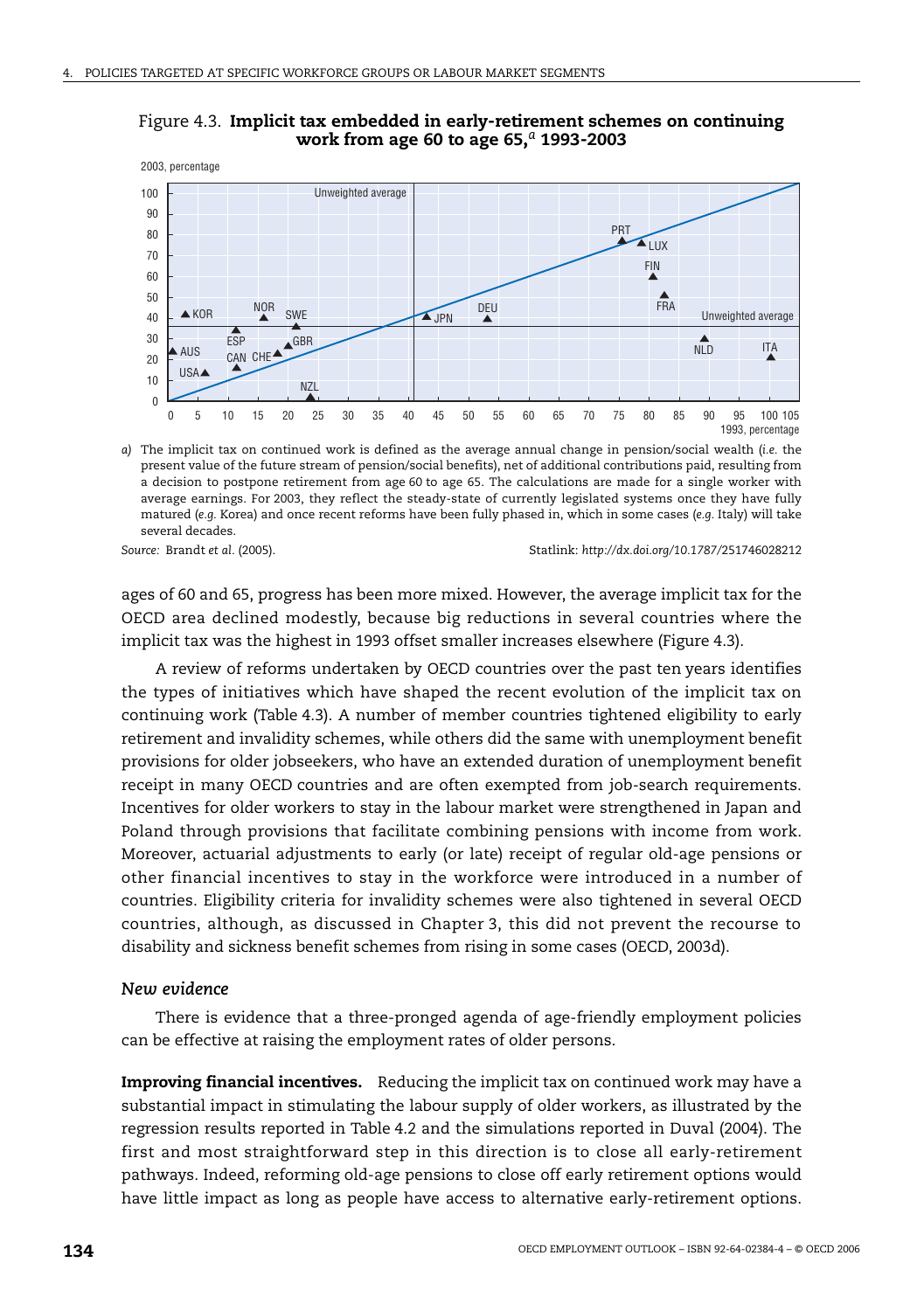|                       | Early retirement<br>schemes      | Unemployment<br>benefits for older<br>workers | Regular old-age<br>pension systems | Invalidity<br>schemes | <b>Sickness</b><br>benefits      | Rehabilitation<br>and job brokering |
|-----------------------|----------------------------------|-----------------------------------------------|------------------------------------|-----------------------|----------------------------------|-------------------------------------|
| Australia             |                                  |                                               |                                    | $\bf{+}$              |                                  | $\pmb{+}$                           |
| Austria               | $+$                              |                                               | $\boldsymbol{+}$                   | $[+, -]$              | $\overline{\phantom{0}}$         |                                     |
| Belgium               | $+$                              | $\ddot{}$                                     |                                    |                       |                                  |                                     |
| Canada                |                                  |                                               |                                    | $^{+}$                |                                  | $\pmb{+}$                           |
| <b>Czech Republic</b> |                                  | -                                             | $\boldsymbol{+}$                   | $\ddot{}$             |                                  | $\pmb{+}$                           |
| Denmark               | $+$                              | $\ddot{}$                                     | $\ddot{}$                          | $[+, -]$              |                                  | $\ddot{}$                           |
| Finland               | $\ddot{}$                        | $\begin{array}{c} + \end{array}$              | $\ddot{}$                          | $[+, -]$              |                                  | $\ddot{}$                           |
| France                | $[+, -]$                         | $\ddot{}$                                     | $\ddot{}$                          |                       |                                  |                                     |
| Germany               | $\ddot{}$                        | $\begin{array}{c} + \end{array}$              | $^{\mathrm{+}}$                    | $[+, -]$              | $[+, -]$                         |                                     |
| Greece                | $\overline{\phantom{0}}$         |                                               |                                    |                       |                                  |                                     |
| Hungary               | $+$                              | $\pmb{+}$                                     | $\ddot{}$                          | $\bf{+}$              | $\begin{array}{c} + \end{array}$ | $\ddot{}$                           |
| Iceland               |                                  |                                               | $\pmb{+}$                          |                       |                                  |                                     |
| Ireland               |                                  |                                               |                                    |                       |                                  |                                     |
| Italy                 | $\ddot{}$                        | $\overline{\phantom{0}}$                      | $\boldsymbol{+}$                   | $\bf{+}$              |                                  |                                     |
| Japan                 | $\begin{array}{c} + \end{array}$ | $\pmb{+}$                                     |                                    |                       |                                  |                                     |
| Korea                 |                                  |                                               | $\bf{+}$                           |                       |                                  |                                     |
| Luxembourg            |                                  |                                               | $\ddot{}$                          | $\ddot{}$             |                                  | $\ddot{}$                           |
| Mexico                |                                  |                                               |                                    |                       |                                  |                                     |
| Netherlands           | $+$                              | $\begin{array}{c} + \end{array}$              | $^{\mathrm{+}}$                    | $\ddot{}$             | $\boldsymbol{+}$                 | $\pmb{+}$                           |
| New Zealand           | $\ddot{}$                        |                                               |                                    | $\ddot{}$             | $\ddot{}$                        |                                     |
| Norway                | $\overline{\phantom{0}}$         | $\ddot{}$                                     |                                    | $\bf{+}$              |                                  | $\ddot{}$                           |
| Poland                | $^{+}$                           |                                               | $\boldsymbol{+}$                   | $\ddagger$            | $\boldsymbol{+}$                 |                                     |
| Portugal              | $+$                              |                                               | $\ddot{}$                          |                       |                                  |                                     |
| Slovak Republic       | $\ddot{}$                        |                                               | $\ddot{}$                          |                       |                                  |                                     |
| Spain                 |                                  |                                               | $[+, -]$                           | $\bf{+}$              |                                  |                                     |
| Sweden                | $\ddot{}$                        |                                               | $[+, -]$                           |                       | $\begin{array}{c} + \end{array}$ |                                     |
| Switzerland           | $\ddot{}$                        |                                               | $[+, -]$                           |                       |                                  |                                     |
| Turkey                | $+$                              |                                               | $\ddot{}$                          |                       |                                  |                                     |
| <b>United Kingdom</b> |                                  |                                               |                                    | $\bf{+}$              |                                  | $\pmb{+}$                           |
| <b>United States</b>  |                                  |                                               | $[+, -]$                           | $\ddot{}$             |                                  |                                     |

## Table 4.3. **Early-retirement, invalidity and old-age pension schemes: policy reforms over the 1994-2004 period***<sup>a</sup>*

*a)* +: Reforms following the OECD Jobs Strategy.

–: Reforms contrary to the OECD Jobs Strategy.

[+, –]: Reform elements going in different directions.

*Source: OECD Economic Surveys*.

Statlink: *http://dx.doi.org/10.1787/*273476071425

Then, the value of old-age pension benefits should be adjusted in an actuarially-neutral way in case of anticipated or deferred retirement.<sup>10</sup> The implicit tax on continued work can also be reduced by expanding the possibilities of older people to combine work with the receipt of a pension, though such a policy change may raise equity concerns.

In principle, the age of eligibility to a pension should not affect the actual age of retirement as rational forward-looking individuals could always chose the optimal age of retirement through lending and borrowing in capital markets. In practice, many older workers choose to retire at the age of first entitlement for either early or standard retirement benefits. This tendency lends support to policies which modify statutory retirement ages and other pension parameters in line with improvements in life expectancy.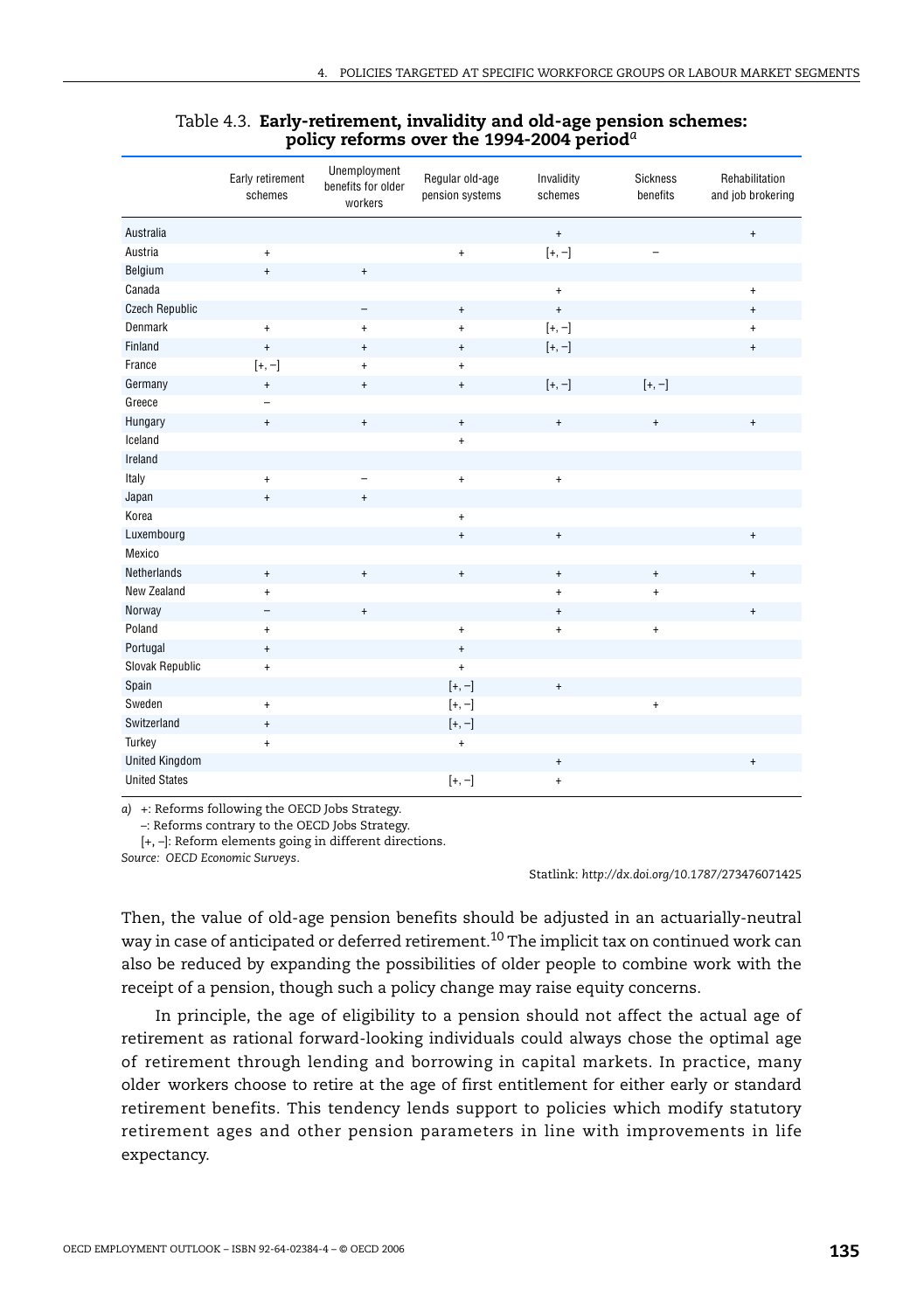**Changing employer attitudes and practices.** Age-discrimination legislation is important but is more effective if it is complemented by information campaigns and guidelines for promoting best practice and the benefits of age diversity in the workplace. The practice of mandatory retirement in firms is incompatible with the overall thrust of offering greater choice to workers' retirement decisions. This is why some countries are debating whether mandatory retirement should be prohibited.

Efforts to reduce labour costs of older workers have been made in certain countries by reducing the importance of seniority in wage-setting and, in some countries, introducing age-specific wage subsidies or labour tax reductions. However, to be effective, targeting these measures on age alone should be avoided. Some countries have also introduced taxes on the dismissal of older workers, but there is a growing awareness that these taxes have a negative impact on hiring older workers or lead to substitutions between workers of different ages.

**Improving employability.** As working lives are progressively extended, training becomes more critical for strengthening the employability of older worker, but should also look more profitable to both employers and employees. So far, retraining older workers ranks low among policy priorities of public and private employment services. Since the number of older jobseekers is likely to increase, this age group will have an increasing need for employment assistance though career counselling, job-search assistance and help with self-employment. In addition to negative perceptions about older-workers employability which are held by certain employers, certain economic factors increase the costs of hiring older workers. These may include seniority-based wage systems and costly employerprovided health insurance.

Inflexible working-time arrangements may discourage older workers from continuing work (Penner *et al.*, 2002). Easing barriers to part-time work could thus lead to an increase in the effective retirement age (Gustman and Steinmeier, 2004), although the net impact on effective labour supply might be smaller since some workers who would otherwise have worked full-time will reduce their hours worked. More generally, policies prolonging working careers should be accompanied by efforts to improve working conditions for older workers.

# 1.3. Promoting employment prospects of youth $^{11}$

Youth in all countries face an above-average risk of unemployment, as they attempt to find a foothold in the labour market. For many youth, this is only a transitional difficulty. However, youth who are persistently unemployed (or who experience multiple spells of joblessness) may develop disadvantages that seriously compromise their long-term career prospects. It is thus a matter of major policy concern to develop young people's employability and ensure their successful entry into the labour market and subsequent access to career ladders.

These issues were treated as part of the 1994 Jobs Strategy. It recommended three orientations for promoting the position of youth in the labour market: increased wage and labour cost flexibility, reforms of initial schooling to ensure that youth enter the labour market with skills that employers value and measures to better structure the school-to-work transition.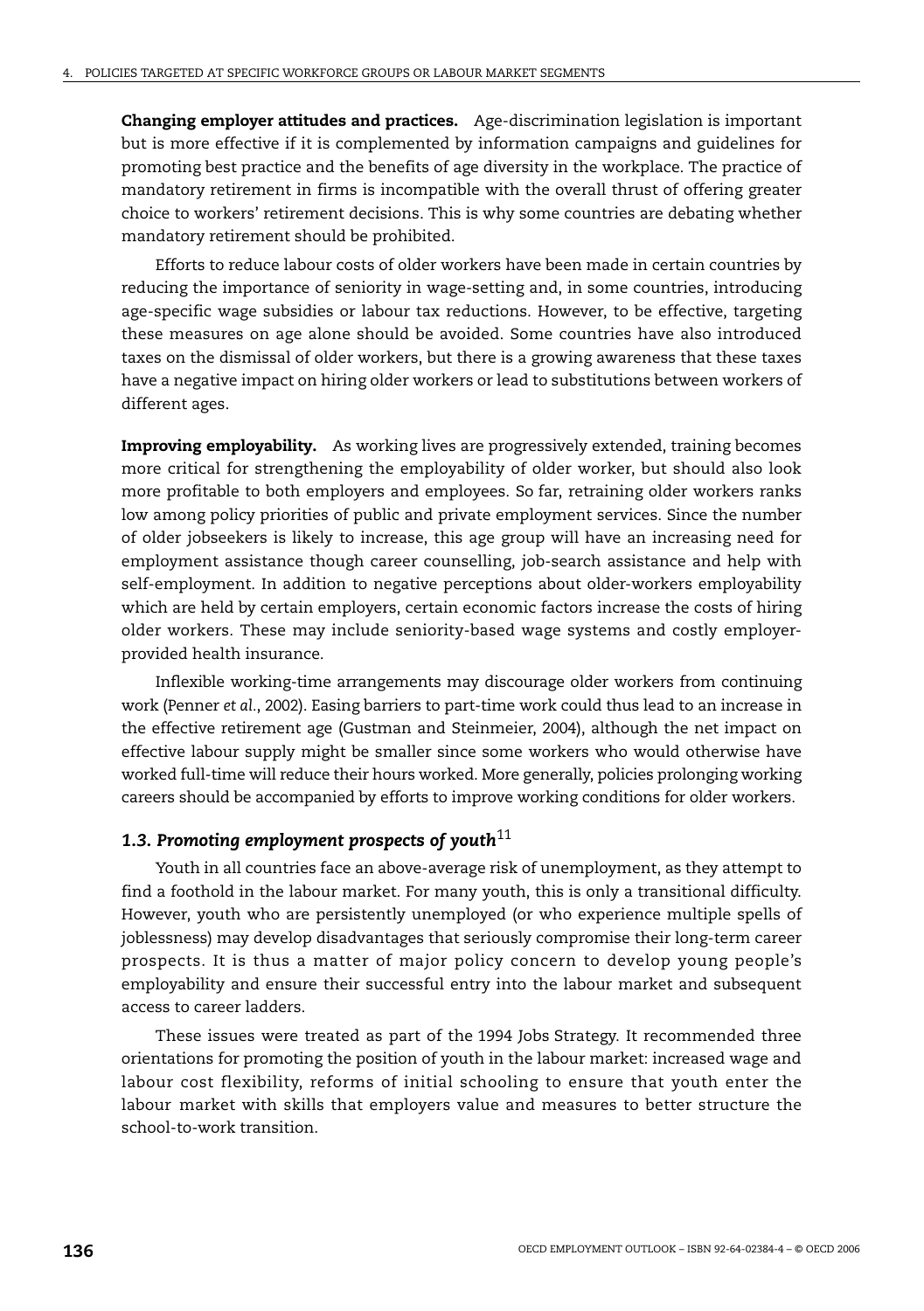# *The position of youth in the labour market generally has not improved since 1994*<sup>12</sup>

As already noted in Chapter 2, the situation of youth in the labour market has not improved much over the past decade, whether assessed in terms of relative unemployment or employment rates. Employment rates for youth did increase moderately in Finland, France, Norway and Spain, relative that for prime-age adults, but relative employment fell in far more countries (Figure 4.4). And it is still the case that youth are significantly more likely to be unemployed than prime-age adults in all OECD countries (Statistical Annex, Table C). In 22 of the 30 OECD countries, the unemployment rate of young adults, aged 20 to 24, is more than twice that of adults, aged 25 to 54 (OECD, 2006a, Figure W.4.2). Youth in Germany, the Netherlands, Canada, Ireland and Denmark are doing somewhat better relative to prime-age adults, as far as unemployment is concerned, than are their counterparts in the rest of the OECD.





*Note:* Data for youth refer to persons 20-24 years old, except for Switzerland (15-24 years old). Data for adults refer to persons 25-54 years old.

A significant proportion of youth continue to leave the education system without any qualification (Figure 4.5). School drop-outs – which total around 33 million in the OECD area as a whole – risk facing a particularly difficult start in the labour market, as well as continued problems later in their careers. However, dropouts represent very different proportions of the youth cohort in their respective countries, ranging from 4% in Norway to 68% in Mexico.<sup>13</sup>

Finally, a significant proportion of young people are neither in education nor in employment. Several OECD countries – notably, Turkey, Mexico, Italy, Greece and eastern European countries – show rather high rates of young adults (20 to 24 years of age) who were neither studying nor working in 2003 (Figure 4.6). However, the situation has improved notably since 1996 in some of these countries (Hungary, Poland, Greece and Mexico). The picture for teenagers, 15 to 19 years of age, is slightly better. Only about 8% of this age group are neither in employment nor attending school.<sup>14</sup> These figures underline the importance of looking at both inactivity and unemployment when analysing the situation of out-ofschool youth. It is also important to note that youth who are neither studying nor active in the labour market may be exercising choices that do not imply any hardship or lack of good employment opportunities. For example, approximately one-half of inactive young male adults in Sweden are either performing military service or engaged in foreign travel.

*Source:* OECD database on Labour Force Statistics. Statlink: *http://dx.doi.org/10.1787/*605742250776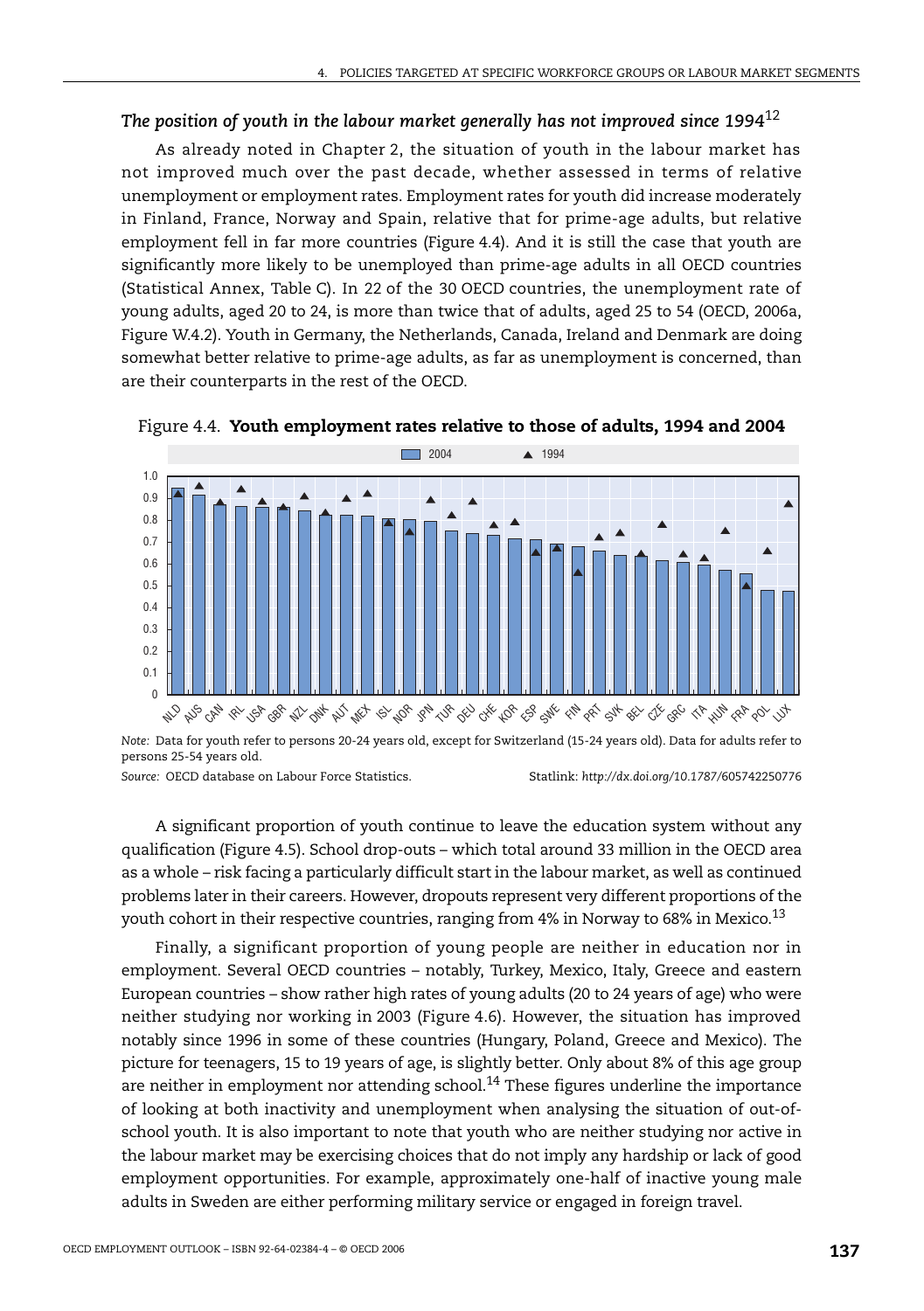

#### Figure 4.5. **Share of youth leaving school without a qualification in OECD countries, 2003**

*Note:* For Iceland, Italy, the Netherlands and the United States, data refer to 2002; for New Zealand, data refer to 2001. *Source:* OECD database on Labour Market Status by Educational Participation. Statlink: *http://dx.doi.org/10.1787/*577218438517

#### *Improving school-to-work transitions*

Several countries have reinforced their educational systems with the aims of keeping young people in school until they obtain at least an upper secondary degree and of helping them to enter the labour market with better skills. While different approaches continue to co-exist across OECD countries, the predominant strategy has been to strengthen vocational training (*i.e.* curricula which emphasise the acquisition of practical, work related skills). For example, Australia initiated new vocational education and training programmes in 1996 which have since expanded rapidly. The primary aim of these programmes is to increase retention at school, until an upper secondary qualification has been acquired, while also preparing young people for the workplace. These programmes are also intended to open up possibilities for further education (see Anlezark *et al.*, 2005).

Dual schooling systems represent an alternative to vocational courses taught entirely in school setting. In the dual system, school-based learning time is associated with apprenticeships in enterprises. Although Austria, Denmark, Germany and Switzerland have long operated dual systems, the sustained good performance of these systems, as regards achieving low levels of youth unemployment, means that they continue to attractive considerable attention as potential models for reforming upper secondary education in countries where the school-to-work transition functions less smoothly. Norway is a notable example of a country who recently introduced ambitious reforms inspired, in large part, by these models (Box 4.1). While such a reform strategy may hold considerable promise, countries considering reforms to their educational system that expand the role played by apprenticeship should take at least two issues into consideration, however:

● The difficulty of instituting or expanding apprenticeships tied to upper secondary education, in countries without a tradition of such measures, is not to be underestimated. For example, the long history and institutional complexity of German apprenticeships suggest that apprenticeships may only be able to thrive in the presence of powerful employer associations and with the active involvement of all social partners.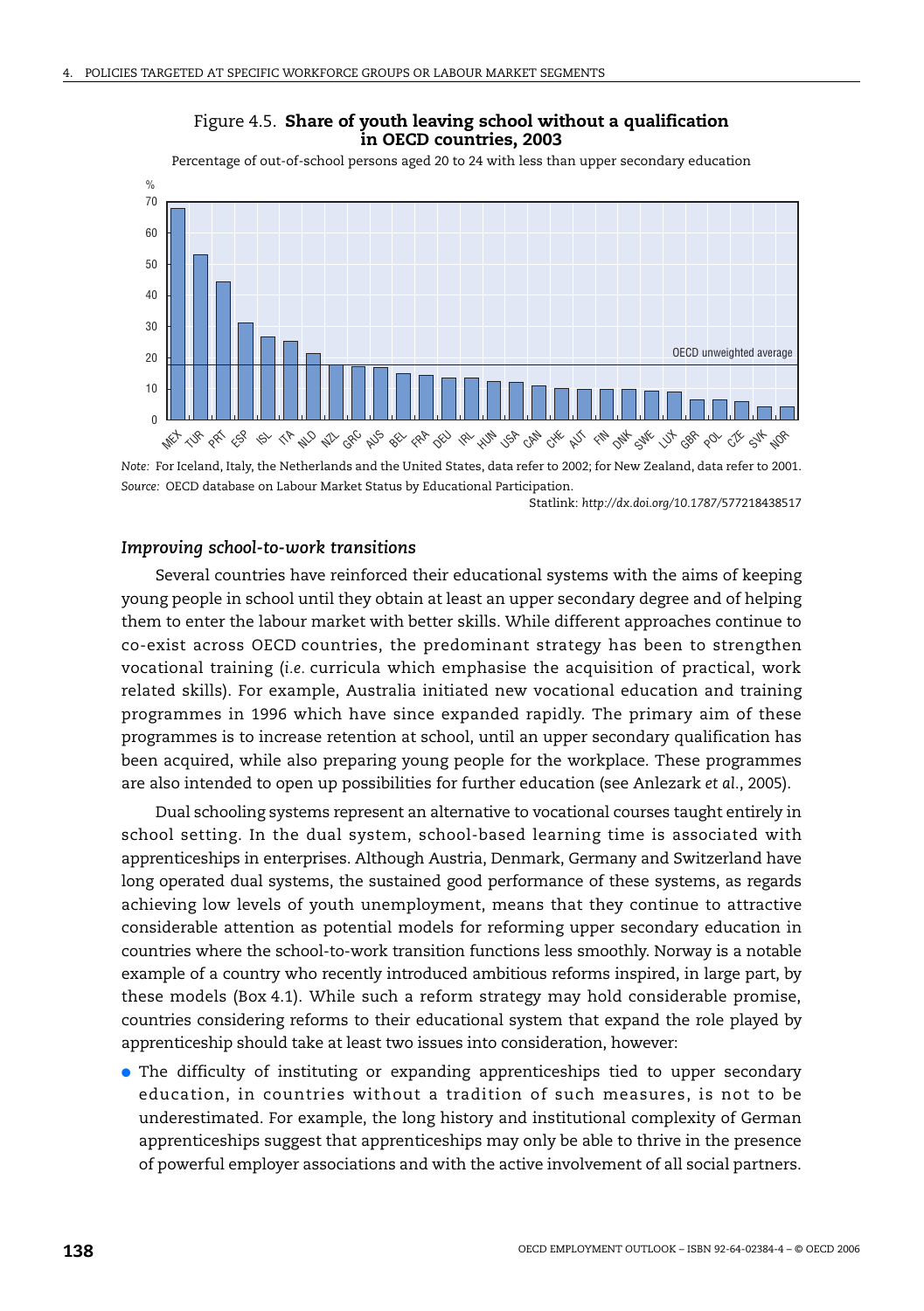

Figure 4.6. **Share of young adults and teenagers neither in education nor in employment, 1996 and 2003**

*Note:* For France, Italy and the United States, data refer to 2002 instead of 2003; for Germany, Finland and the Netherlands, data refer to 1997 instead of 1996; for Austria and Italy data refer to 1998 instead of 1996; for Ireland and the United Kingdom, data are not available for 1996.

*Source:* OECD database on Labour Market Status by Educational Participation.

Statlink: *http://dx.doi.org/10.1787/*183278352480

● Even where dual systems are already well established, it is a constant challenge to ensure that the types of training offered meets ever-changing labour market demands. A related concern is to ensure that employers will continue to offer a sufficient number of apprenticeship places – a topic currently receiving much attention in Germany, where there has been debate about whether additional public financing or new educational forms will be required.

In order to guarantee that a sufficient number of apprenticeship places are available, it is crucial to maintain employers' interest and involvement. In this respect, the level of *apprenticeship pay* is an important element in co-financing of dual training systems. The evolution of German apprenticeship wages and participation in the dual system suggests that the willingness of firms to take on apprentices can be increased by setting apprentice wages substantially below the minimum wage level for adult workers.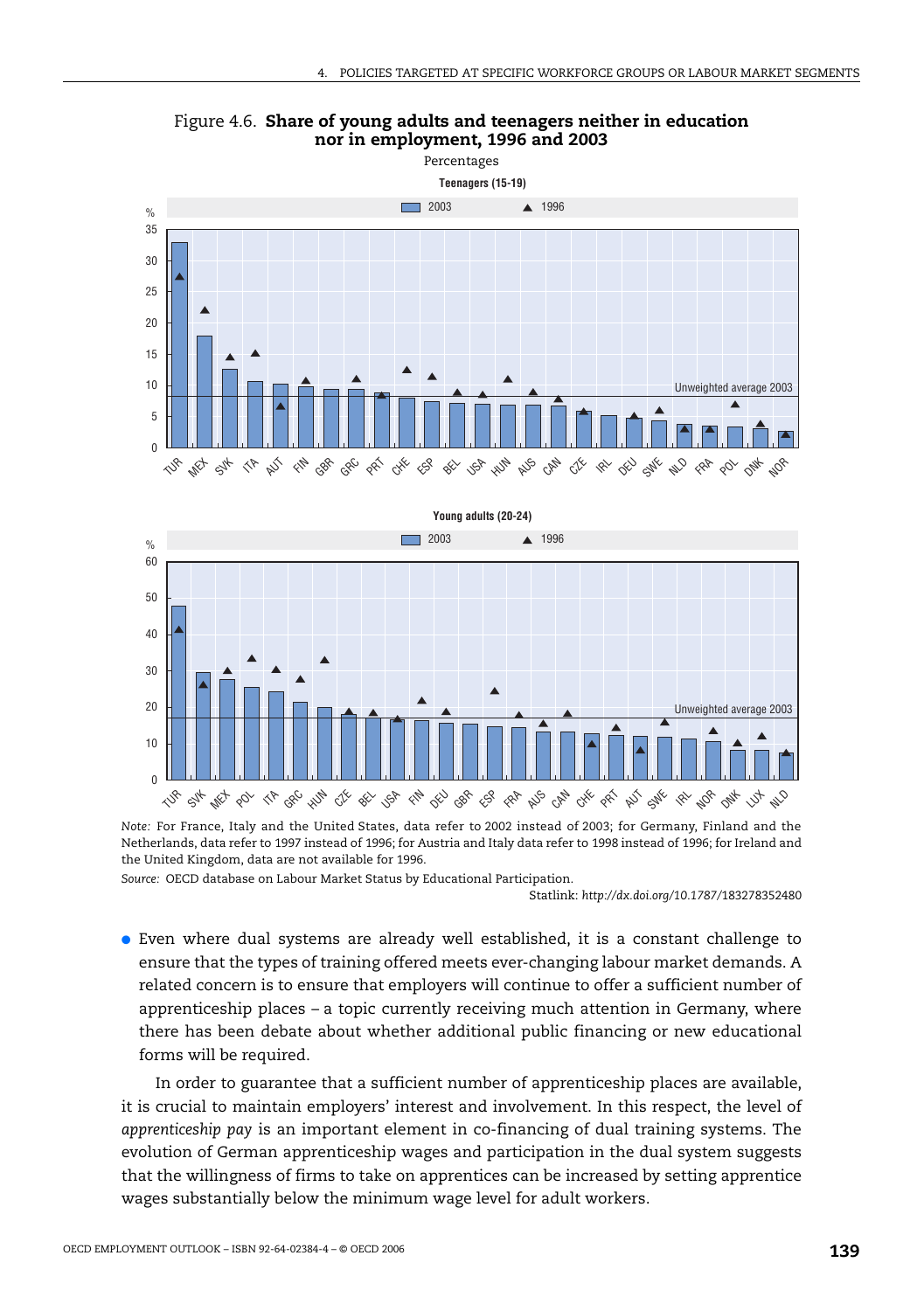# Box 4.1. **The reform of vocational education and training in Norway**

In 1994, the Norwegian government introduced important changes in the vocational education system directed at reducing school drop-outs and establishing a stronger link between school instruction and training at the workplace. The reform gave students a statutory right to three years of secondary education, including an apprenticeship. The upper secondary school was reorganised so as to combine both academic and vocational education in the same physical area, most commonly in the same buildings. The " $2 + 2$ " scheme introduced as part of this reform offers students in a vocational track the opportunity to receive two years of school instruction and to spend either one or two years as apprentices in an enterprise. If the student chooses a two-year apprenticeship, half of that time will be spent in productive work, for which the apprentice is paid.

The new system requires that school authorities in each county will find a sufficient number of apprenticeship places that accord with the wishes of the students. If sufficient places cannot be found, the authorities must, as an exceptional provision, arrange for this part of the students` education to take place in school. Common curriculum plans for both the school and apprenticeship parts of the vocational track were developed.

Measures for institutional collaboration on a local level were established through so-called Training Circles and Offices for Vocational Training. These represent organised co-operation between two or more enterprises having a common need for trained workers or having decided to offer apprenticeship training jointly. The municipal school authorities have a secretariat that provides support and help in establishing and running the circles and offices. On the local level there is little or no formal organised co-operation between the enterprises offering apprenticeships and the schools. This does not mean that there is a complete lack of contact between the schools and the workplaces, only that the initiative for establishing co-operation is placed on each individual school teacher and each instructor in enterprises which take on apprentices. In fact, there are teachers in most schools who, as a regular part of their job, maintain such contacts with local employers.

Sub-minimum wages for youth might be justified by the existence of a training component over the transition period from school to work, even in the absence of a formal apprenticeship system. However, it is difficult to ensure that the training quid-pro-quo if offered in such a context. Furthermore and as shown in Chapter 7, the impact of minimum wage legislation on youth employment is theoretically ambiguous. While a high minimum wage may increase school dropouts and therefore labour force participation, it can also adversely affect recruitment prospects. Several cross-country or cross-region empirical studies have identified negative effects of minimum wages on youth employment (*e.g.* OECD, 1998; Neumark and Wascher, 1999), but others have failed to do so (*e.g.* Card and Krueger, 1995). Overall, the conclusion drawn on this topic in Chapter 7 is that, while significant negative effects may be found, in some cases, there is no clear cross-country empirical effect of minimum wages on youth employment.

#### *Welfare-to-work and activation policies*

For youth who leave school without an upper secondary educational qualification, access to stable employment can be difficult to obtain. While the educational policies described in the previous section address the problem at its root, active labour market programmes represent an important option for school dropouts who are already out of the educational system. Over the past two decades, policy effort has focused more and more on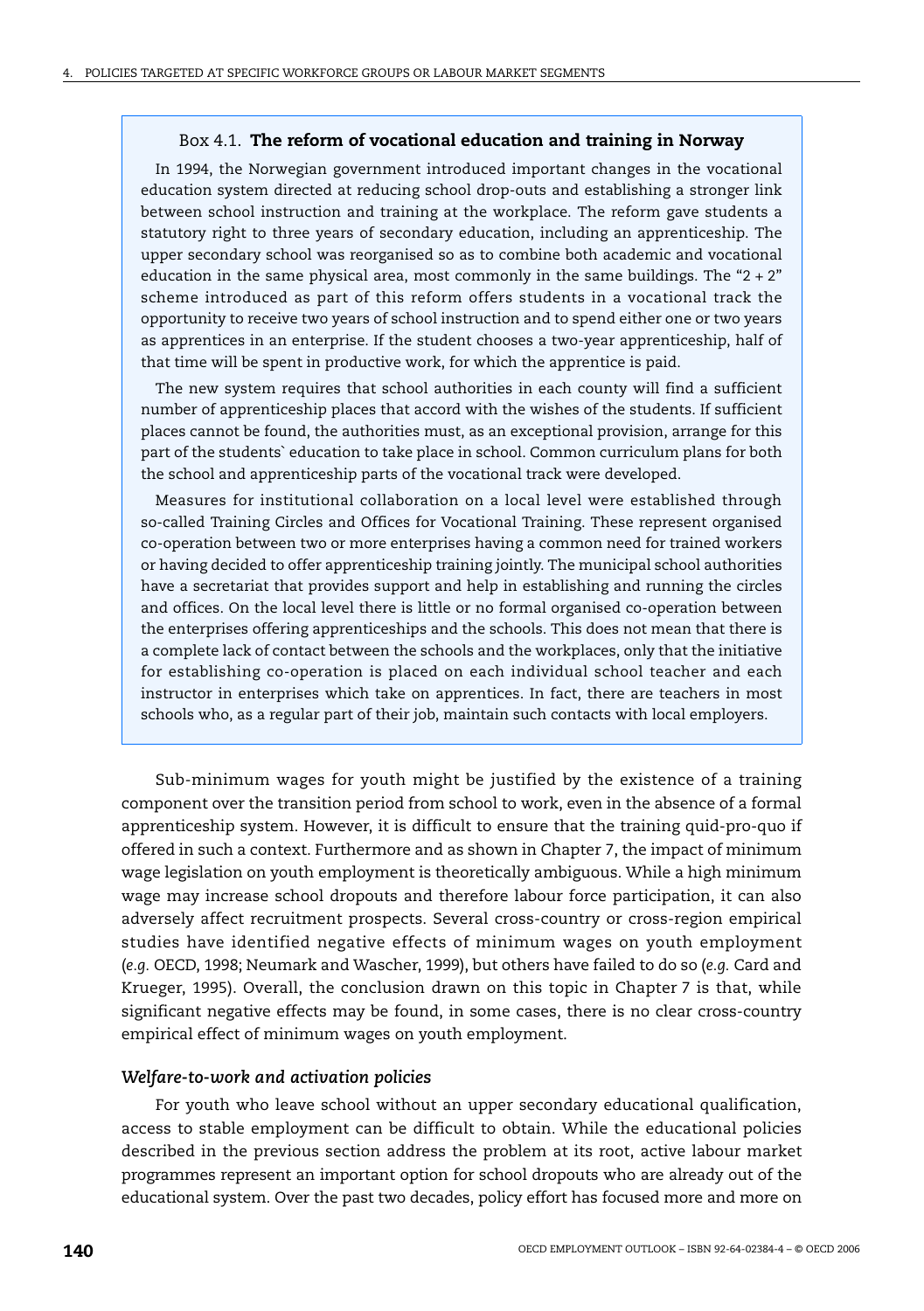the interaction between passive and active measures, following the "mutual-obligations" principle (see Section 2 of Chapter 3). Youth have often been one of the groups most intensely targeted by these measures.

For instance, the European Union's Employment Strategy, as formulated in 1997, called for job search assistance to be offered to youths before six months of unemployment have passed (12 months in the case of adults). EU countries with major programmes for youth that come into play before or at six months threshold include Austria, Belgium, Denmark, France, Germany, Italy, Portugal, Spain and the United Kingdom. Sweden uses a shorter period (90 days), and youth activation in Finland, for those without a vocational qualification, starts immediately. Several non-EU countries (Australia, New Zealand and Norway) also target programmes on young unemployed after six months.

There is some evidence from evaluation studies to suggest that the well being, both pecuniary and psychological, of youth is improved when they are subject to immediate activation as part of a well-designed programme based on the principle of mutual obligations (Magnac, 1997). While results are somewhat mixed, the balance of the evidence suggests that participation increases the likelihood of finding employment, at least for some of the most ambitious programmes, (*e.g.* the New Deal for Young People in the United Kingdom<sup>15</sup> and Work for Dole in Australia<sup>16</sup>). However, several evaluation studies conclude that these types of labour market programmes have only limited effectiveness in helping *very* disadvantaged youth into the labour market (see Glyn and Wood, 2001).

In terms of content and design, successful programmes appear to share some characteristics (see Martin and Grubb, 2001; and Betcherman *et al.*, 2004):

- Job-search assistance programmes are often found to be the most cost-effective for youth, providing positive returns in the form of higher earnings and employment. Some wage and employment subsidy programmes have yielded positive returns, but these types of measures tend to perform poorly in terms of their net impact on the future employment prospects of participants.
- Training programmes should be carefully tailored to local or national labour market needs. In this respect, mobilising and involving the private sector and community leaders to assess local or national demand for skills is important.
- Good targeting of the programmes is important. For instance, there is a need to distinguish between teenagers and young adults, and to devote particular attention to early school leavers. The most desirable solution to the employment problems of teenagers is to help them to remain in (or return to) school, whereas for young adults in their twenties, it is more important to help them to acquire work experience.
- It is important to make participation in programmes compulsory for youth after a period of job search of no more than six months. While this may imply an increase in costs and a reduction in the average effectiveness of the programmes,<sup>17</sup> making participation compulsory is likely to be the only way to ensure that the programmes reach the youth who are most at risk of social exclusion.

## *Large-scale job creation and promotion*

Direct job creation schemes are often used as a complementary policy tool which can provide youth with work experience. The most recent programmes focus on requiring that the jobs created meet new or unsatisfied needs and providing appropriate support services to the participants (*e.g.* career guidance and counselling).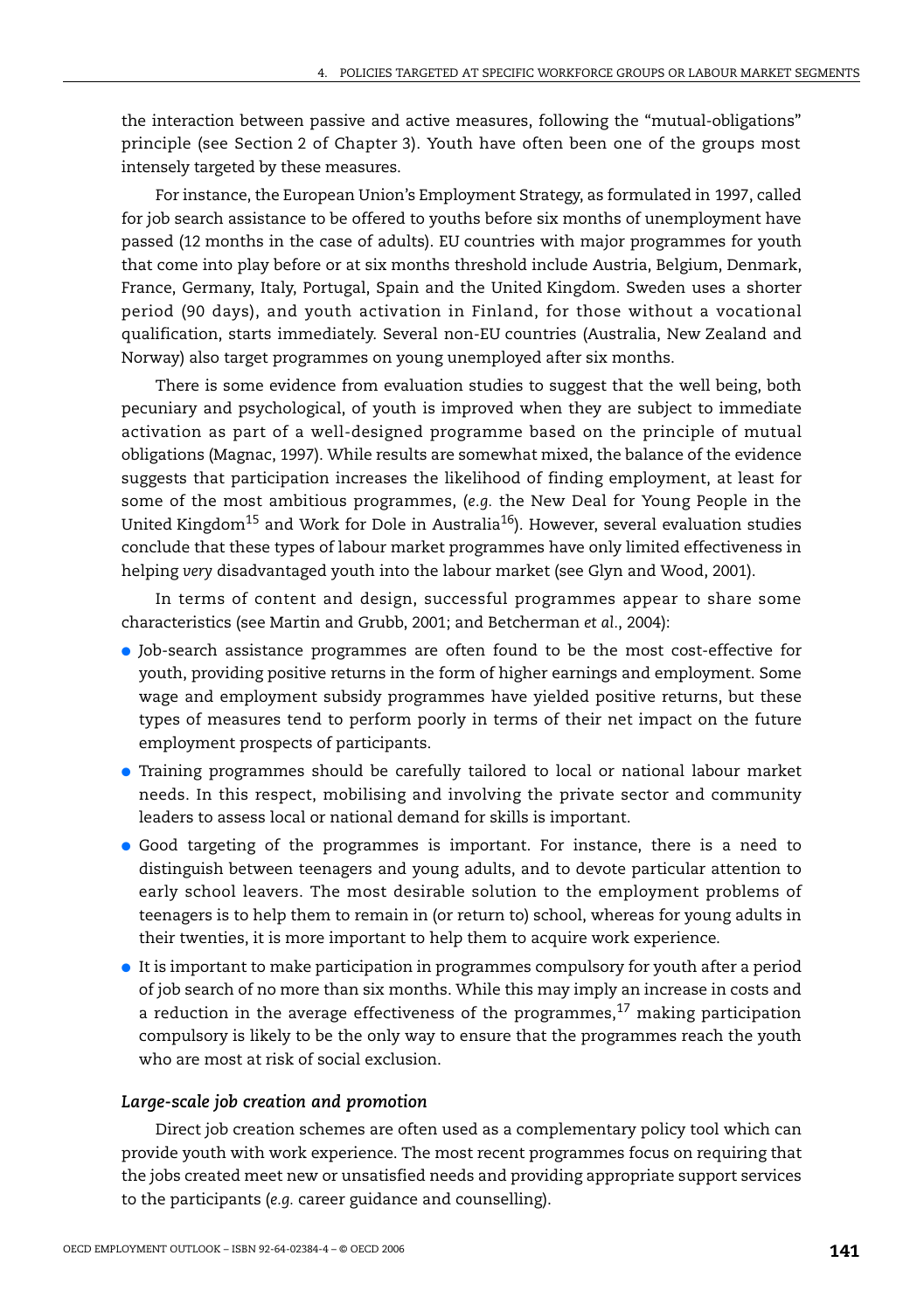Overall, these programmes tend to be effective in the short-run, in that they directly place young people into jobs. For example, during the experience with *Nouveau Service Emplois Jeunes* in France – a large-scale programme of direct job creation in the non-profit sector – the youth unemployment rate fell from 28.5% in 1997 to 20% in 2002.<sup>18</sup> However, these types of programmes tend to be very costly and the evidence suggests that they generally are not effective at improving the labour market chances of disadvantaged youth in the long run.

Subsidised private-sector employment has also been used as a tool to address youth unemployment. It is not clear whether subsidies to employment create many net new jobs. Instead of increasing total employment, firms may simply substitute subsidised for unsubsidised workers – the "substitution effect" – or hire subsidised workers whom they would have hired even in the absence of the subsidy (the "dead-weight effect"). The available evidence shows that subsidies to employment often are subject to large deadweight loss and substitution effects, and hence have small overall net employment gains. However, substitution effects may be justified on equity grounds, when they provide the most disadvantaged groups with work experience and earnings. Little evidence is available on the impact of subsidised employment on the subsequent job and earnings prospects of young people, but it appears that programmes that alternate subsidised work within enterprises with training in specialised institutions are the most effective at fostering transitions into the regular labour market.

#### *Lessons*

The attention paid by the 1994 Jobs Strategy to the reduction of early school-leaving and the improvement of school-to-work transitions continues to be well placed. Several OECD countries have enacted important reforms along these lines – notably by introducing new forms of apprenticeships designed to increase school retention rates and reduce the share of youth who are neither in employment nor in education. However, countries that reform their educational systems in this direction should pay particular attention to ensuring the availability of a sufficient number of apprenticeship places by providing employers with the right incentives to participate in these schemes.

For those youth who are already out of the educational system and are experiencing unemployment, targeted active labour market programmes can play an important role. However, their cost-effectiveness needs to be monitored closely, especially in terms of their success at helping the most disadvantaged youth find jobs. These programmes should focus on job-search assistance activities which are often found to be the most cost-effective measures for youth, providing positive returns on both earnings and employment. Where training is envisaged, it should be designed with employers' hiring requirements in mind. Good targeting and tight work availability requirements are also important design features to help contain overall costs, while guaranteeing focus on the neediest.

## *1.4. Promoting employment prospects of immigrants*

In many countries, immigration is seen as one possible route to alleviate the adverse consequences of ageing populations, in conjunction with other policies. For this to be a feasible policy option in the future, it is clearly necessary that the current stock of immigrants – many having arrived only recently –, their children, and future arrivals be in some sense well "integrated" into the societies of OECD countries.<sup>19</sup> In sum, policies to improve the situation of immigrants on the labour market have taken on greater urgency since the OECD Jobs Strategy was formulated in 1994, and this is so for both economic and social reasons.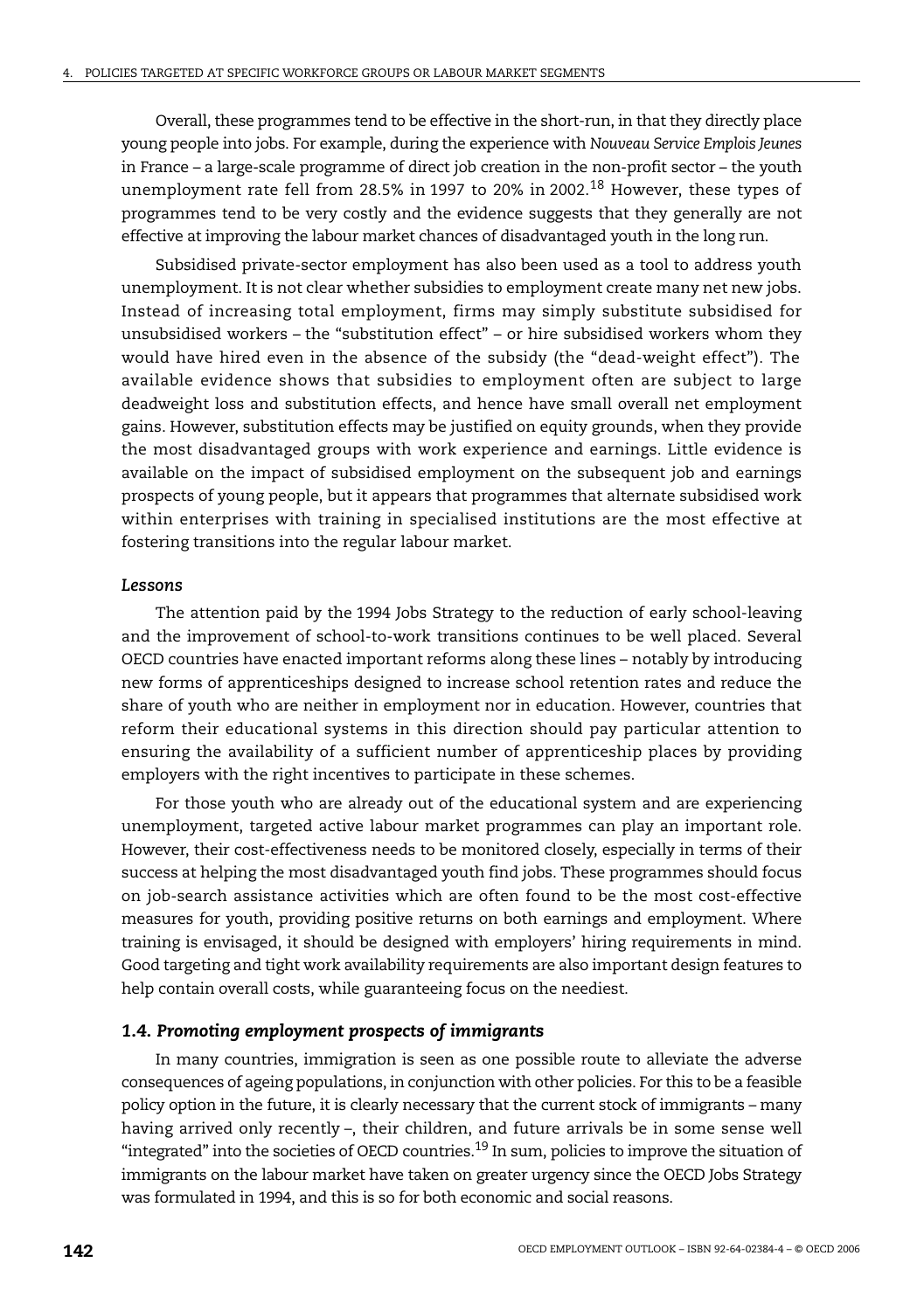Integration into the labour market means that gradually, as immigrants pick up the host-country's language and work practices, they tend to show the same range of labour market outcomes as native-born persons with similar characteristics. This applies in particular to immigrants who arrive in the host country without pre-arranged work, such as family and humanitarian migrants or persons arriving as permanent immigrants selected on the basis of certain characteristics. The situation is different for migrants who have a job waiting for them in the host country; for them, the issue is whether they are adaptable in the face of a changing economy.

Table 4.4 shows that the unemployment rate of immigrants is generally higher than that of the native-born. However, it is only slightly higher in some countries, whereas it is as much as three times higher in others. Immigrants' employment is also generally more sensitive to economic conditions than that of the native-born.<sup>20</sup> What characterises "successful" countries from those where results are not as good is, to a certain extent, the fact that the former have a significant proportion of highly qualified labour migrants whose outcomes are favourable and tend to counterbalance those of other categories of migrants. Humanitarian and family inflows tend to have a smaller weight in these countries. Nonetheless, good overall labour market conditions and employment policies can play a significant role in facilitating integration, as can measures specifically intended to assist migrants.

There is a general perception that the labour market integration of immigrants has become more difficult. But here one needs to be careful. If one compares a period when migration for economic reasons is predominant (the 1960s) with one when migration consists more of humanitarian and family migration (the 1990s), then inevitably it will look as if outcomes are deteriorating for recent arrivals and indeed, overall. In addition, the situation differs across countries. In the countries of southern Europe, for example, which have seen high flows of labour migration in recent years, the current employment rates of new arrivals are even higher than those of the native-born population. In most other European countries, flows have been largely humanitarian and family-related for some decades, and although the differences in employment rates relative to the native-born are a cause for concern, they have improved significantly in many countries over the past decade (Table 4.5). The negative perception about progress reflects in part the fact that the immigrant population itself is more visible due to the large numbers which have arrived over the 1990s, that certain channels of entry have been abused and that the outcomes themselves still leave much to be desired, especially for children of immigrants in some countries.

The available evidence suggests that integration problems mainly concern the entry of immigrants into the labour market and over qualification. Once a foothold is acquired in the labour market, wage progression seems to be less of a problem, although initial wages following arrival tend to be relatively lower than in the past. This seems to be especially the case for highly-skilled immigrants, whose previous foreign experience is often not recognised by employers. Similarly, discrimination seems to be mainly a problem with respect to access to employment, less with respect to wages, especially for the lower skilled. Employment rates are especially low among immigrant women from countries where female participation is also low.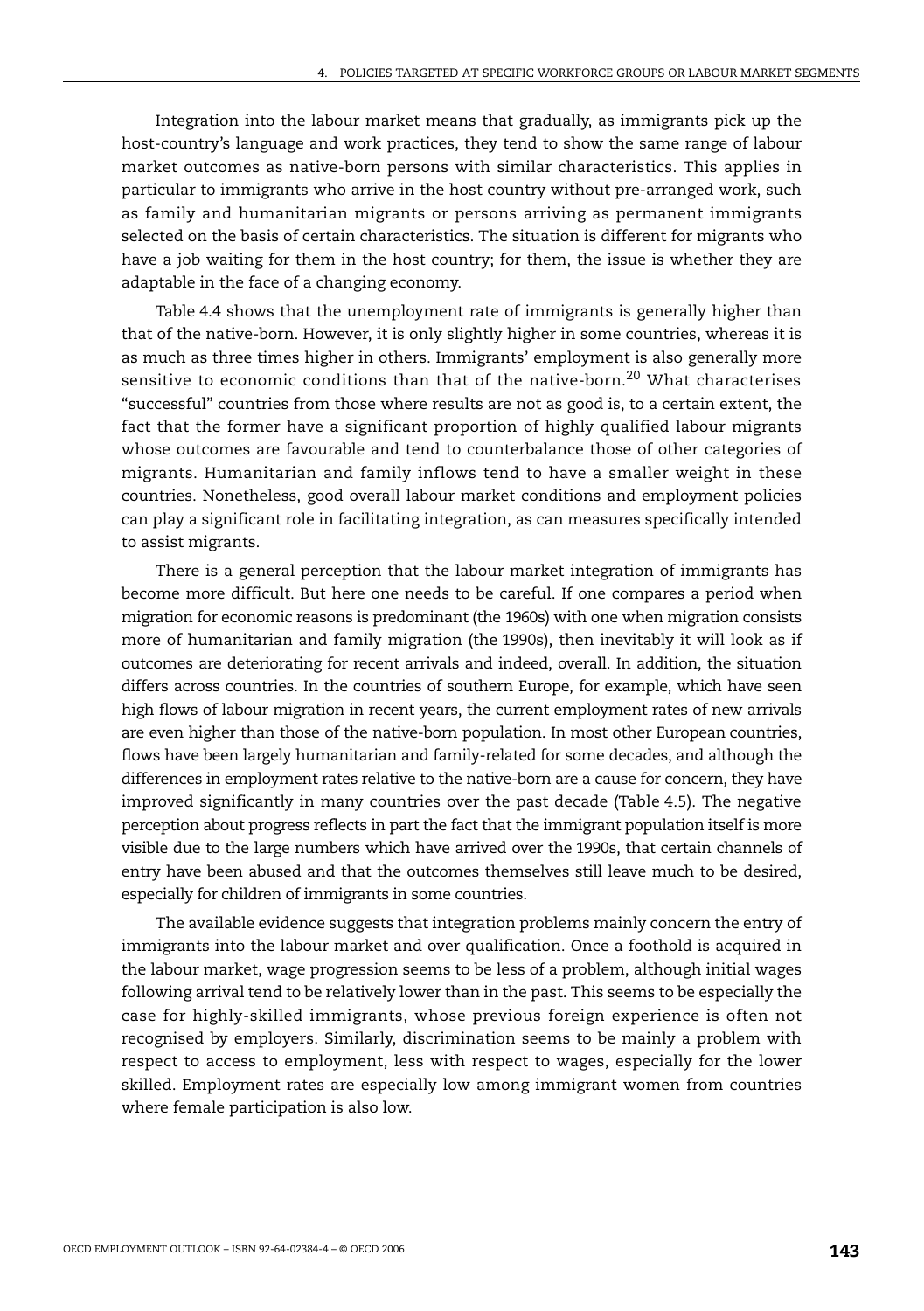|                       | Native-born | Foreign-born | Ratio <sup>b</sup> |
|-----------------------|-------------|--------------|--------------------|
| Men                   |             |              |                    |
| Australia             | 6           | 6.5          | 1.1                |
| Austria               | 4.3         | 11.2         | 2.6                |
| Belgium               | 5.6         | 15           | 2.7                |
| Canada                | 5.5         | 6.6          | 1.2                |
| Denmark               | 4.4         | 14.4         | 3.3                |
| France                | 8           | 13.6         | 1.7                |
| Germany               | 10.3        | 18.3         | 1.8                |
| Greece                | 6.5         | 6.7          | $\mathcal{I}$      |
| Ireland               | 4.9         | 6.5          | $1.3\,$            |
| Italy                 | 6.4         | 6.1          | $\mathcal{I}$      |
| Netherlands           | 3.6         | 10.3         | 2.9                |
| Portugal              | 5.7         | 9.9          | $1.7\,$            |
| Spain                 | 7.8         | 11.4         | 1.5                |
| Sweden                | 6.2         | 13.9         | 2.3                |
| <b>United Kingdom</b> | 4.7         | 7.3          | $1.5\,$            |
| <b>United States</b>  | 6.9         | 5.8          | $0.8\,$            |
| Women                 |             |              |                    |
| Australia             | 6.1         | 6.5          | 1.1                |
| Austria               | 4.3         | 10.7         | 2.5                |
| Belgium               | 7.5         | 15           | $\overline{c}$     |
| Canada                | 4.9         | 6.8          | 1.4                |
| Denmark               | 5.2         | 10.3         | $\overline{2}$     |
| France                | 9.9         | 17.2         | 1.7                |
| Germany               | 9.6         | 15.2         | 1.6                |
| Greece                | 15.7        | 18.9         | 1.2                |
| Ireland               | 3.6         | $\sqrt{5}$   | 1.4                |
| Italy                 | 10.1        | 13.1         | 1.3                |
| Netherlands           | 4.3         | 10.6         | 2.5                |
| Portugal              | 7.4         | 9.6          | 1.3                |
| Spain                 | 15.1        | 17.1         | 1.1                |
| Sweden                | 5.2         | 12.2         | 2.3                |
| <b>United Kingdom</b> | 3.9         | 7.3          | $1.9\,$            |
| <b>United States</b>  | 5.5         | 6.8          | 1.2                |

## Table 4.4. **Unemployment rates of the native- and foreign-born populations, 15-64 years old, 2004***<sup>a</sup>*

*a)* Data refer to 2003 for Australia and to 2002 for Canada.

*b)* Ratio of foreign-born to native-born unemployment rates.

*Source:* Australian Labour Force Survey for Australia; OECD calculations based on the Survey of Labour Income Dynamics (SLID) for Canada; on the European Union Labour Force Survey (EULFS) for the European countries; and on the Current Population Survey (CPS) for the United States.

Statlink: *http://dx.doi.org/10.1787/*272437345663

## *Measures to improve integration into the labour market*

Selecting migrants carefully before they arrive clearly has a positive impact on integration, precisely because the immigrants concerned are selected with a view to ensuring better results on the labour market. However, many immigrants, such as recognised asylum seekers or family migrants, are admitted on the basis of international agreements or generally recognised human rights. Outcomes for these groups tend to be not as good and convergence with outcomes of natives tends to take longer than for directly selected immigrants. Indeed, in many of these cases, convergence does not occur even after ten or more years.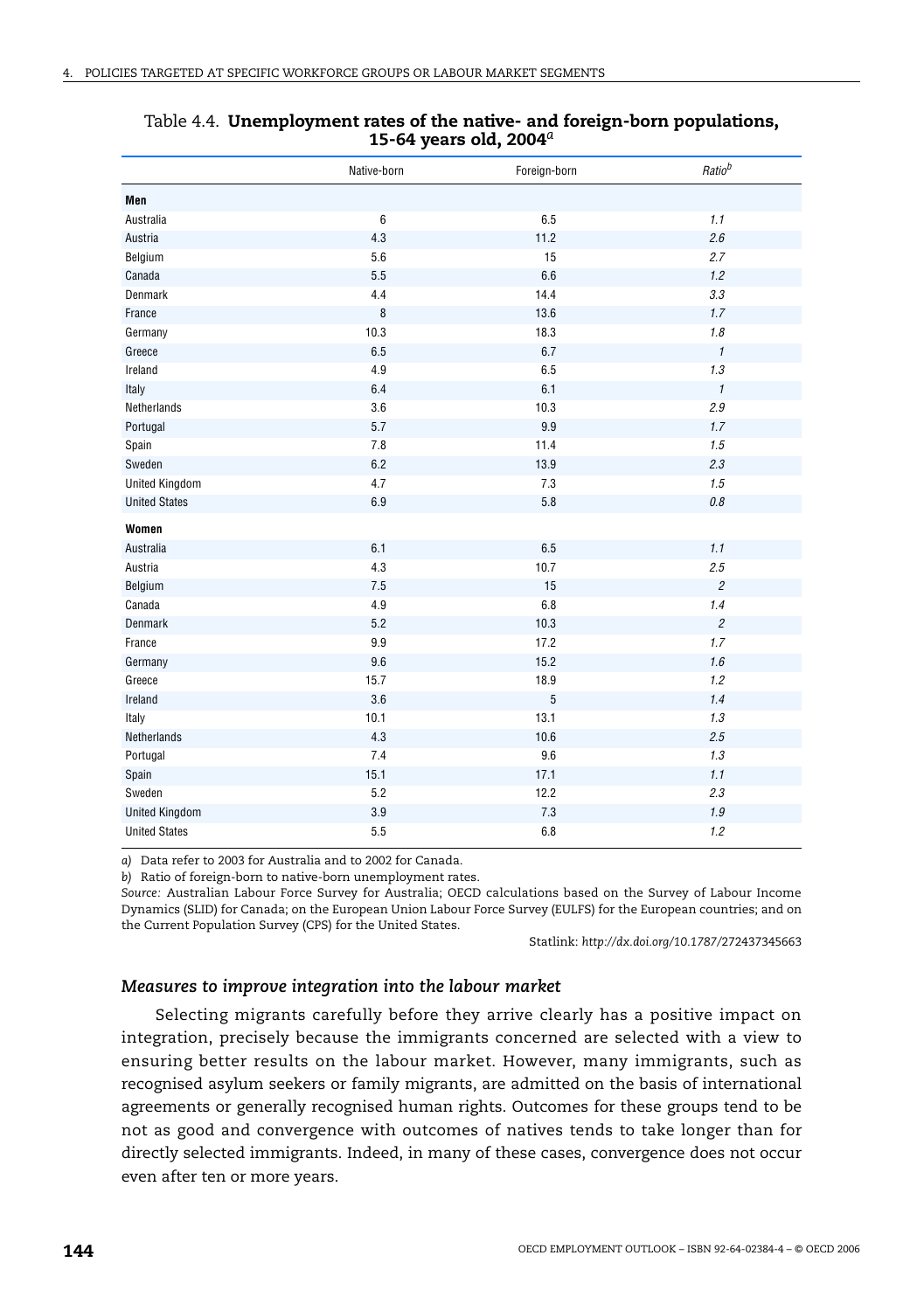|                       | 1994 <sup>a</sup> |              | $2004^{b}$  |              |  |
|-----------------------|-------------------|--------------|-------------|--------------|--|
|                       | Native-born       | Foreign-born | Native-born | Foreign-born |  |
| Australia             | 66.6              | 59.6         | 72.3        | 64.9         |  |
| Austria               | 68.5              | 67.7         | 67.4        | 61.5         |  |
| Belgium               | 56.8              | 46.3         | 62          | 50.2         |  |
| Canada                | 70.1              | 68.2         | 74.6        | 68.5         |  |
| <b>Denmark</b>        | 73.1              | 44.6         | 77.4        | 59.4         |  |
| France                | 60.1              | 54.2         | 63.5        | 57.1         |  |
| Germany               | 67.8              | 62.7         | 65.8        | 55.1         |  |
| Greece                | 54.1              | 53.7         | 59.3        | 64           |  |
| Ireland               | 52.8              | 49.2         | 65.7        | 64           |  |
| Italy                 | 50.8              | 57.9         | 57.4        | 63.5         |  |
| <b>Netherlands</b>    | 65.6              | 47.7         | 75.1        | 59.1         |  |
| Portugal              | 63.2              | 56.8         | 67.8        | 70.1         |  |
| Spain                 | 45                | 45.3         | 60.3        | 66.2         |  |
| Sweden                | 75.2              | 53.6         | 74.3        | 61.3         |  |
| <b>United Kingdom</b> | 68.5              | 58.4         | 72.4        | 63.4         |  |
| <b>United States</b>  | 69.8              | 63.8         | 69.1        | 68.5         |  |

Table 4.5. **Employment rates of native- and foreign-born populations, 15-64 years old, 1994 and 2004**

*a)* Data refer to 1995 for Austria and Sweden, to 1993 for Australia and Canada, and to 1992 for Germany. *b)* Data refer to 2003 for Australia and to 2002 for Canada.

*Source:* Australian Labour Force Survey for Australia; OECD calculations based on the Survey of Labour Income Dynamics (SLID) for Canada; on the European Union Labour Force Survey (EULFS) for the European countries; and on the Current Population Survey (CPS) for the United States.

Statlink: *http://dx.doi.org/10.1787/*404761701412

Acquisition of the host-country language after arrival is clearly a key element in the ability of immigrants to enter the labour market and most countries offer language training to humanitarian migrants and in some cases, to other migrants who do not have a mastery of the host-country language. The duration of language training is an issue, because employers tend to value host-country work experience and prolonged language training delays entry into the labour market. The association of vocational and language training has been shown to contribute in general to more favourable outcomes.

Immigrants upon arrival may have qualifications and work experience obtained in their country of origin, which employers may not always know or be equipped to recognise the value of. Programmes that ensure some recognition of qualifications and prior work experience, or that enable immigrants to obtain work experience in the host country, are often a necessary prelude to a successful entry into more permanent work. Still, evidence indicates that even after long stays in the host country, immigrants tend to occupy jobs that do not correspond to their formal qualifications to a significantly greater extent than the native-born.

Immigrants are also at a disadvantage with respect to job search, because many jobs are filled through networks or informal contacts, which recent immigrants will generally not have to the same extent as natives. In difficult economic conditions, the use of such networks apparently becomes greater, so that immigrants are disadvantaged even further. The development of such networks can be facilitated through immigrant and employer associations and the involvement of labour unions. The stock of past immigrants, if it is large and well-established, can also constitute an effective job network and reduce the costs of migration.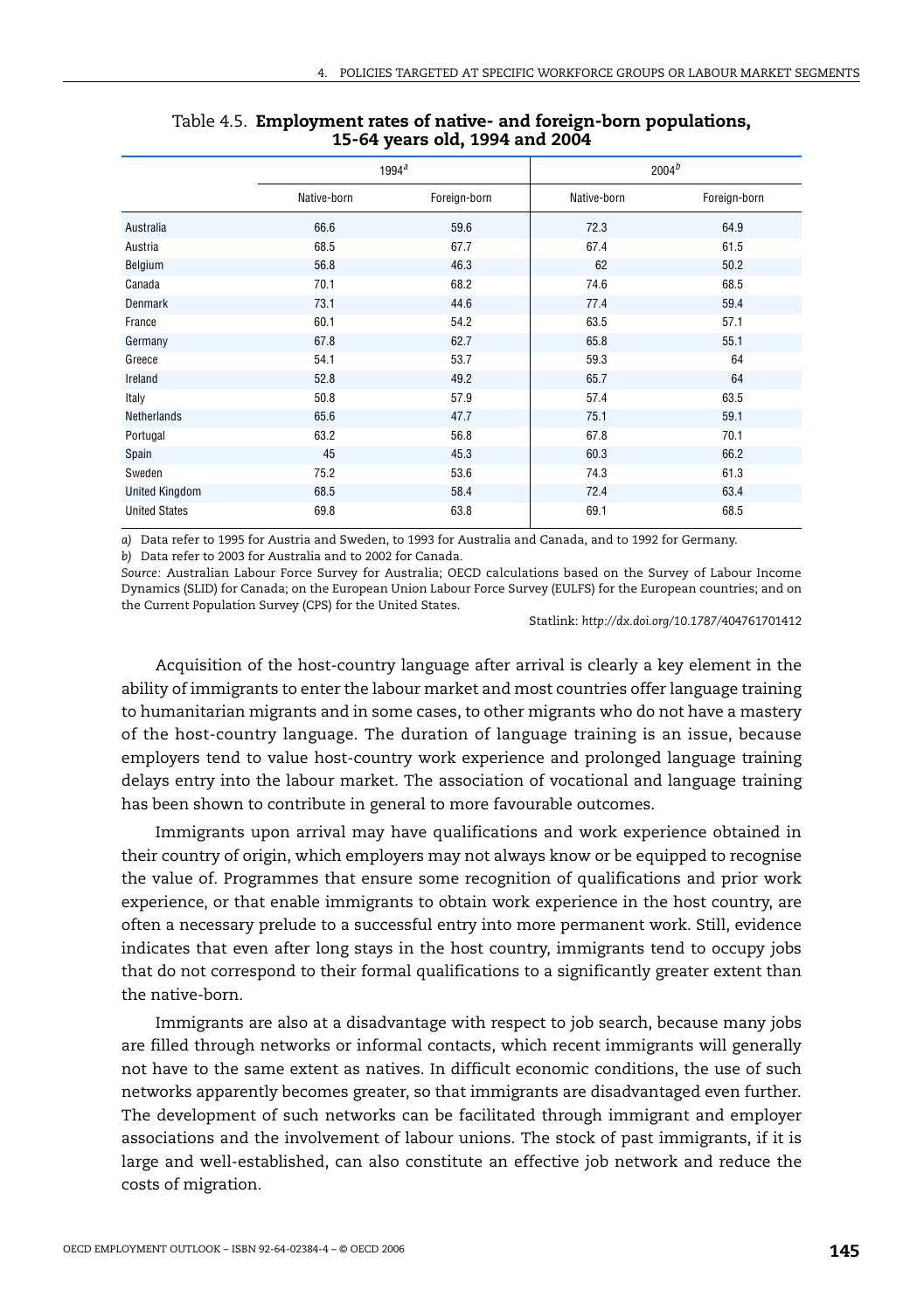# *The second generation*

For the children of immigrants, the so-called "second generation", one would expect, at the very least, outcomes similar to those of natives with the same socio-economic background. In many ways, the outcomes of the second generation can be viewed as the "benchmark" for the long-term success of integration policy, since migration-related labour market impediments such as lower language proficiency or non-recognition of qualifications or of experience should not in principle operate. Success of the second generation in the educational system and eventually, in the labour market, depends on how well the educational system assists children whose native language is not that of the host country or whose parents may not always be able to support effectively their children's educational progress. Educational success is to a certain extent a function of parental education, but downstream educational and labour market outcomes will reflect how educational systems temper or compensate for the impact of home disadvantage. PISA (Programme for International Student Assessment) results show large country differences in the relative performance of immigrant and non-immigrant children (see Figure 4.7), differences which tend to decline if the socio-economic background of the household is taken into account. Further measures to better accompany children of immigrant parents would appear to be necessary in some countries.



Figure 4.7. **Differences between the PISA reading scores***a* **of natives***<sup>b</sup>* **and those of children of immigrants, youth aged 15 years, 2003**

PISA: Programme for International Student Assessment.

*a)* The mean score across all OECD countries was set at 500 points, with a standard deviation of 100 points.

*b)* "Natives" here refers to children with native-born parents.

*Source:* OECD calculations based on the OECD PISA database. Statlink: *http://dx.doi.org/10.1787/*818513315507

One reason for the generally unfavourable labour market outcomes of immigrants and their children is discrimination, especially in situations when the immigrants or their offspring are or remain in some sense "visible". This has been demonstrated on a number of occasions by "testing" procedures, in which candidates with formally identical backgrounds except for origin or ethnicity apply for advertised jobs. It is particularly pernicious, because it violates the fundamental tenet of equal opportunity and can result in a reduced investment in human capital on the part of immigrants and their children. This can create a vicious circle in which discriminatory behaviour towards young immigrants or their children develops or is reinforced by their unfavourable employment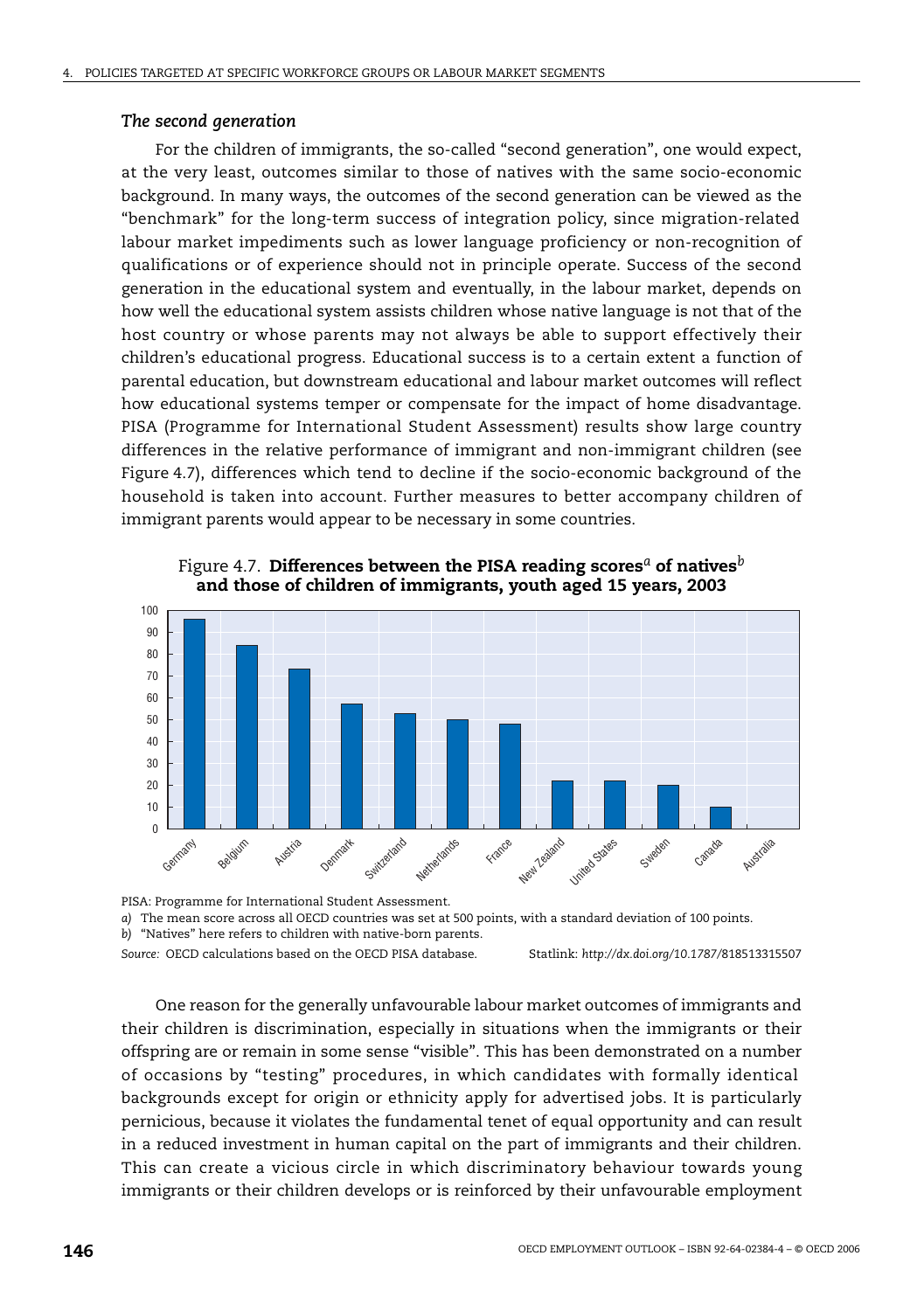outcomes which in turn result in their demotivation. Discrimination, however, is in general difficult to demonstrate in practice. It requires constant vigilance on the part of public authorities and programmes to ensure public awareness of the issue.

# **2. Assisting workers in disadvantaged regions**

With respect to lagging regions, the 1994 Jobs Strategy recommended to decentralise wage-setting in order for wages to better reflect regional and local conditions. Such wage flexibility was seen as particularly important in countries with low regional mobility, notably some European countries. In addition, as discussed in the following pages, specific/targeted policies may also be needed to improve job opportunities for workers living in depressed regions. The contribution that regional migration may play in reducing employment disparities is also discussed, as well as potential barriers to migration arising from housing policies.

As already discussed in Chapter 2, regional disparities in labour market performance vary significantly across countries. They are stubbornly high in Germany and Italy, where they correspond to a major regional divide, but also in Belgium and Turkey (Figure 4.8). The unemployment rate in low-unemployment regions, at around 3-5%, is very similar across countries. $21$  By contrast, the unemployment rate in high-unemployment regions ranges from 4 to 27% in the various countries (Figure 4.9). High regional disparities generally coincide with high national unemployment and low employment, suggesting that reducing regional disparities is important to improve the overall labour market performance.

The evolution of regional employment disparities over the past decade also differed across countries, but disparities generally tend to be persistent in time and to cluster in space. The most striking evolution is Italy, where regional inequalities increased a lot (Figure 2.8). By contrast, regional disparities in unemployment rates fell in Germany, but remained quite high. Sizeable reductions also took place in Greece and Korea and significant ones in Japan and the United States. No clear correlation between the evolution of regional unemployment disparities since 1993 and that of the overall unemployment rate emerges. For example, despite a significant reduction in the overall unemployment rate, regional unemployment disparities increased over the past decade in Canada and Spain. Conversely, regional disparities in unemployment decreased in Germany, Greece and Japan, even as overall unemployment increased. Very often, it is the same regions which perform badly. About three out of four European and Asian/Pacific regions which had very low employment rates in 1993 compared with the national average where still in the same position in 2003. The figure is close to two out of three for the North American regions.

# *Reducing regional disparities in employment creation requires further emphasis on wage flexibility*

One area of reform of labour market policies that continues to be particularly relevant to regional development is the wage-setting institutions (Chapter 3). Insufficient wage adjustment at the regional level may be partly responsible for the persistence of employment disparities. In general, regional disparities in employment are positively correlated with disparities in productivity levels (see Sestito, 2004, for Europe). Intermediary wage-bargaining systems – *i.e.* those relying mostly on industry-level bargaining, such as in Germany, Spain, and to a lesser extent Italy (OECD, 2004a, Chapter 3) – where outcomes are influenced mainly by the economic conditions prevailing in the leading sectors and regions, may create a gap between wages and productivity in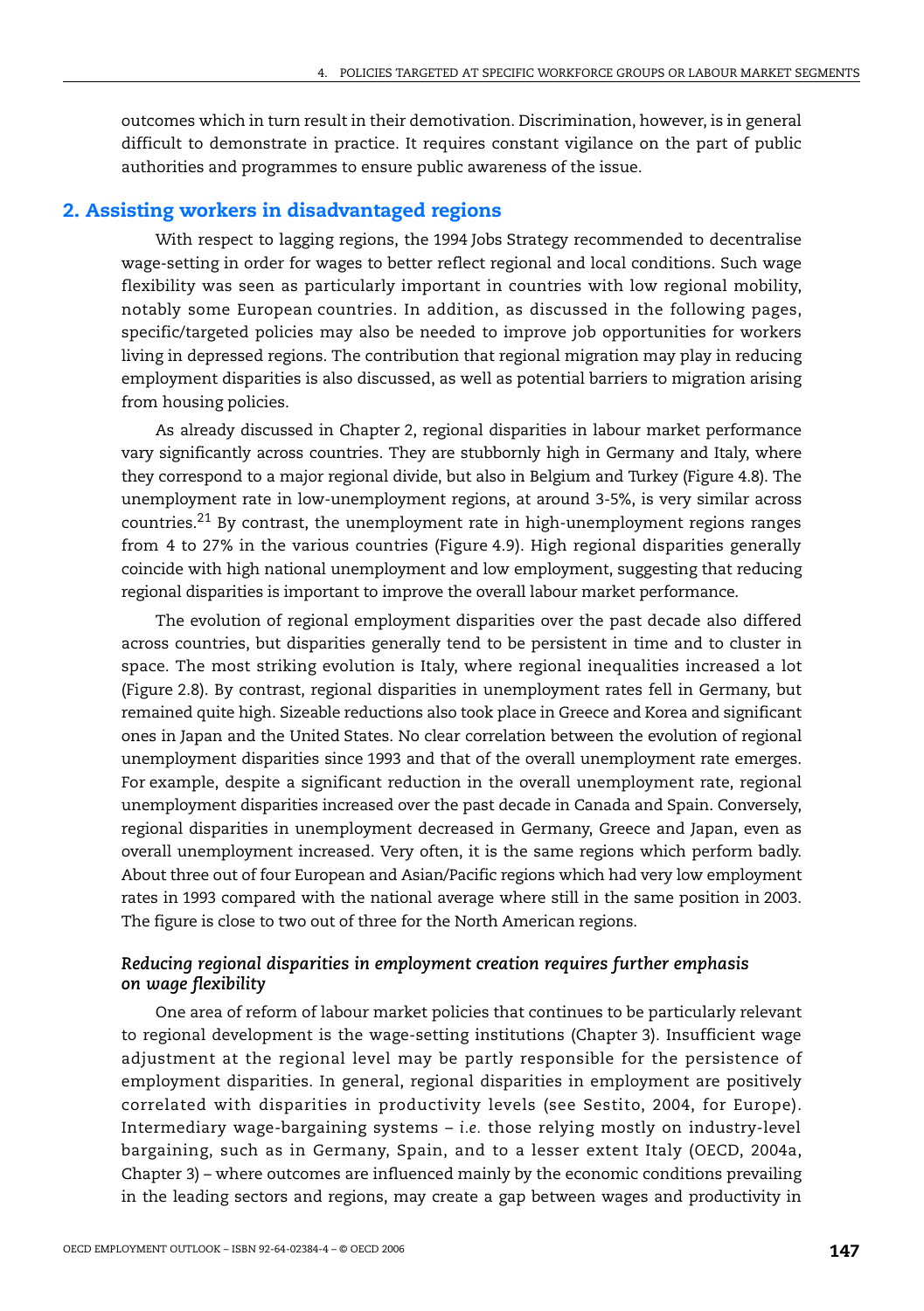





*a)* 2000 for Japan, Korea, New Zealand and Switzerland.

*b)* The weighted coefficient of variation is defined as:

 $\sqrt{(w_i * (ER_i - ER_n)^2)/ER_n}$ 

Where *wi* is the share of the working-age population (labour force) in region *i* in the national working-age population (labour force), *ERi (URi )* is the employment rate (unemployment rate) of region *i* and *ERn (URn)* the national employment rate (unemployment rate). Regional level 2 sub-national regions where used except for Australia, Canada, Mexico, Turkey and the United States (regional level 1).

*Source:* OECD (2005), *OECD Employment Outlook*, Chapter 2, Paris.

Statlink: *http://dx.doi.org/10.1787/*348845662038

lagging regions. Such a gap would reduce the incentives for investment in those regions. This has been put forward as a key factor behind North-South regional imbalances in Italy, and East-West imbalances in Germany in a number of studies.<sup>22</sup> Decentralising wagesetting could thus help in reducing regional employment disparities, by stimulating job creation in lagging regions.

In short, the 1994 recommendations regarding wage flexibility continue to be relevant, especially since – as noted in Chapter 3 – there is much scope for more progress in this area in several member countries.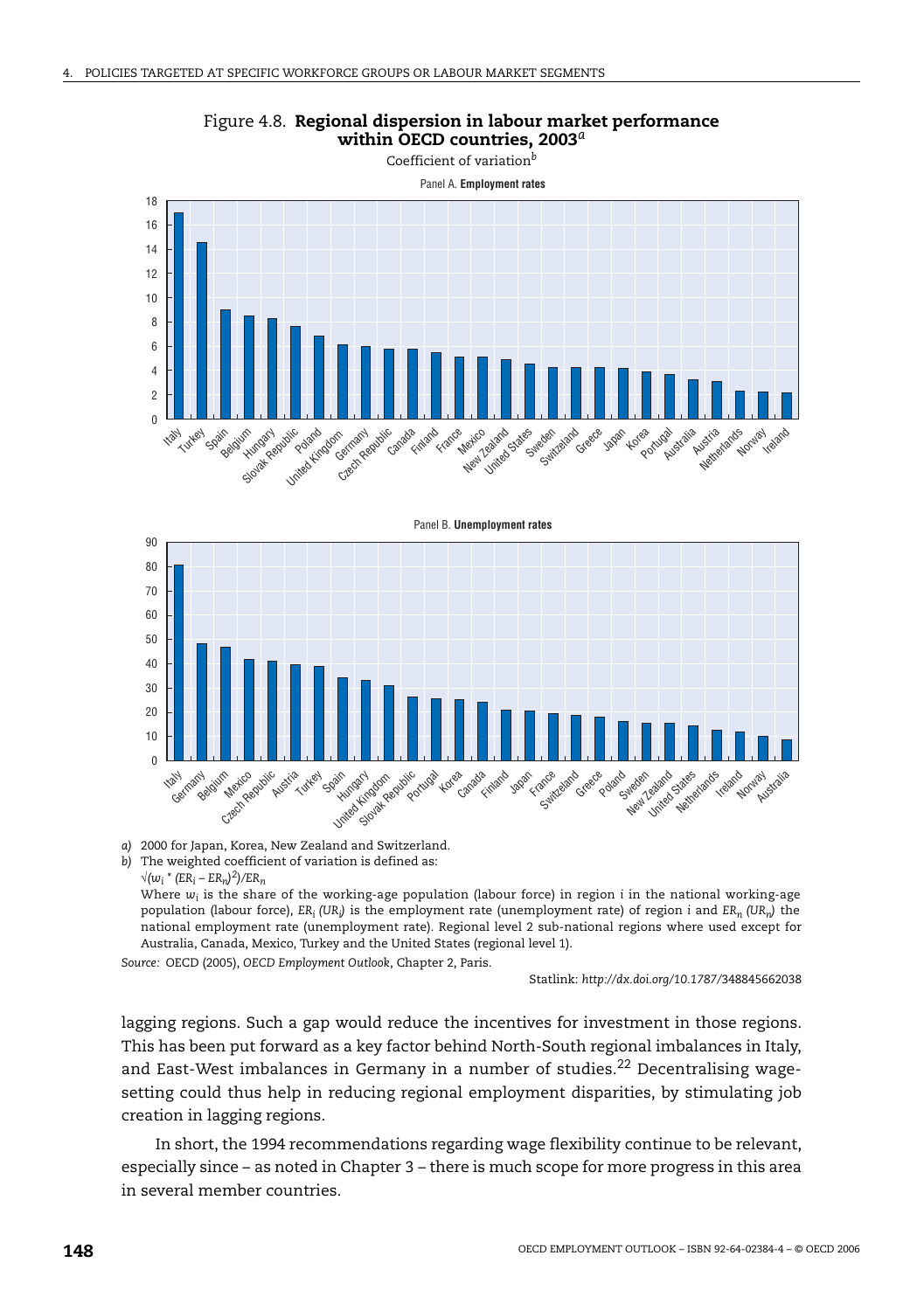

# Figure 4.9. **Regional unemployment dispersion and the overall unemployment rate, 2003***<sup>a</sup>*

*a)* 2000 for Japan, Korea, New Zealand and Switzerland. *Source:* OECD (2005), *OECD Employment Outlook*, Chapter 2, Paris. Statlink: *http://dx.doi.org/10.1787/*343723238358

#### *Exploiting the productive potential of low-employment regions could also help*

A shift-share analysis suggests that differences in regional production structures may also play an important role, particular in countries where regional disparities are high. Initial sectoral specialisation accounts for about 30% of the average employment growth differential between less performing and better performing regions in Italy, almost 50% in Germany and 40% in Spain (OECD, 2006a, Figure W.4.3).<sup>23</sup> Depressed regions could thus benefit particularly from general macroeconomic and structural policies (innovation, education, product market regulation, labour market, etc.) favourable to growth that stimulate the emergence of new activities. $24$ 

Policies to enhance regional productivity and employment levels may also be needed.<sup>25</sup> Programmes aiming at bringing investment and jobs to depressed areas through subsidies and tax concessions have been implemented in many OECD countries. Few rigorous evaluations of such programmes are available. The available evidence cast some doubt about the efficiency of many such schemes. In the case of the Enterprise Zones in the United Kingdom, for example, deadweight effects (*i.e.* jobs would have been created anyway) and regional displacement (*i.e.* firms setting up in the Enterprise Zones were simply relocating from neighbouring areas) appeared to be sufficiently large to imply that the net employment effect was very small. Improving infrastructure may be more effective in many instances. However, it is an empirical question, in each case, whether any particular infrastructure investments could enhance the region's growth potential in a cost-effective manner.

There may also be a role for devolving responsibility for some employment programmes to regions. More decentralisation of employment policies can be part of a strategy to enhance overall policy effectiveness, but may be especially useful for allowing local authorities to tailor programmes to better meet the specific requirements of depressed areas. However, available evidence suggests that this should be done within an agreed framework which sets clear objectives, and central government funding should be made dependent on the achievement of the agreed objectives.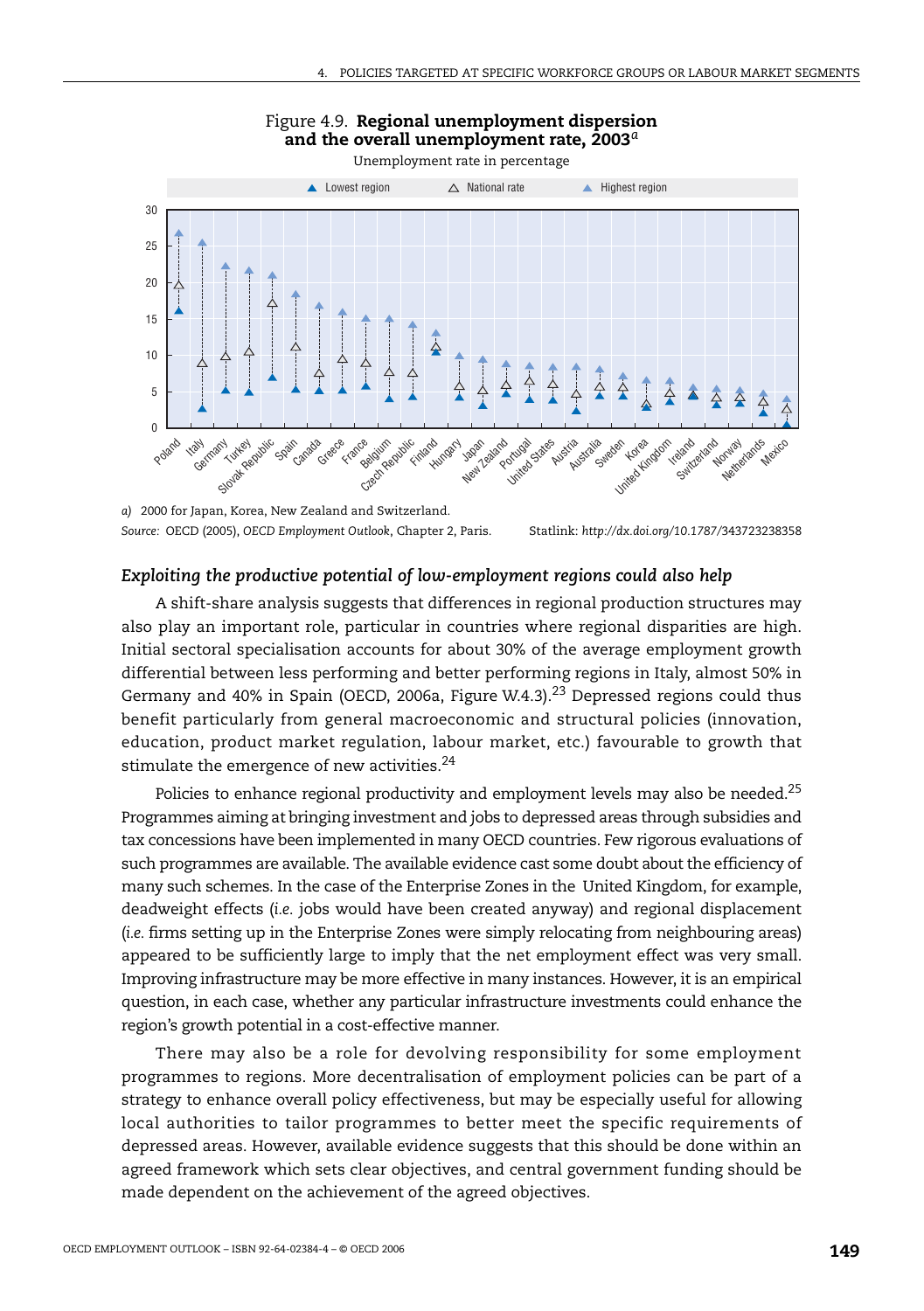# *Housing as a potential barrier to regional mobility*

The movement of workers from depressed regions to better performing regions could, in principle, play an important role in reducing regional employment disparities. In practice, however, this role seems quite limited in most countries. Working-age individuals are much less mobile in European countries than in the United States and Australia (Figure 4.10, Panel A).<sup>26</sup> Besides, a relatively small proportion of internal gross flows corresponds to a redistribution of the working-age population among regions: net internal migration flows are quite low, below 0.3% in most cases (Figure 4.10, Panel B). Finally, looking at the direction of inter-regional migration flows over the 1998-2003 period, they do not always contribute to reequilibrating regional employment disparities. In a majority of countries, working-age migrants tend to move from low-employment to high-employment regions and from highunemployment to low-unemployment regions. But in others, migration flows tend to reinforce regional disparities for one of the two measures (employment or unemployment) and on both counts, as in the Czech Republic, France and the Netherlands. $^{27}$  This somewhat counter-intuitive result indicates that job opportunities are not the only, and perhaps not even the main, motivation for internal migration in those countries.

Mobility is not an end in itself, and there are probably some limits to the role it can play in reducing employment disparities.<sup>28</sup> Still, there may be some room to reduce barriers to mobility that are created by current housing policies:

- In addition to potential capital losses, home-owners deciding to move also often face sizeable transaction costs, under the form of stamp duties, legal fees, administrative fees and also real estate fees. Stamp duties are particularly high in Belgium and Greece, while agency fees and other non-tax fees are substantial in Portugal and also relatively high in Canada, France and the United States, possibly reflecting problems in the functioning of brokerage markets. Transaction costs tend to be lower in Nordic countries and even more so in the United Kingdom.
- Another factor potentially limiting regional migrations is that housing policies tend to favour home ownership over rental in most OECD countries, through a number of tax and subsidy incentives.<sup>29</sup> These policies contribute to high ownership rates in many countries (Table 4.6). Home ownership tends to reduce the mobility of workers since, due to higher transaction costs and the potential capital loss mentioned above, homeowners face higher costs of moving than renters.
- Another potential barrier lies in the functioning of social housing "markets". For social housing tenants (among which the low-skilled unemployed workers are likely to be overrepresented), moving to a different region to take up a new job is likely to imply losing access to social housing, thus significantly reducing the incentives to move. The problem may have become less acute with the progressive shift observed in many countries from direct social housing supply to housing allowances, which have in principle no direct disincentive effect on mobility.<sup>30</sup> However, ways may also be found to increase the mobility of social renters, for example by waiving residency or queuing requirements in the case of unemployed persons taking up a job in a new region. Doing so would require tackling the coordination problem arising from the frequent division of responsibilities in social housing management across regions and/or localities.

Finally, high housing prices in booming regions in combination with a rising trend in temporary employment observed in a number of OECD countries (see Chapter 2) may also be hampering the mobility of workers. In a tight housing market, a worker with only a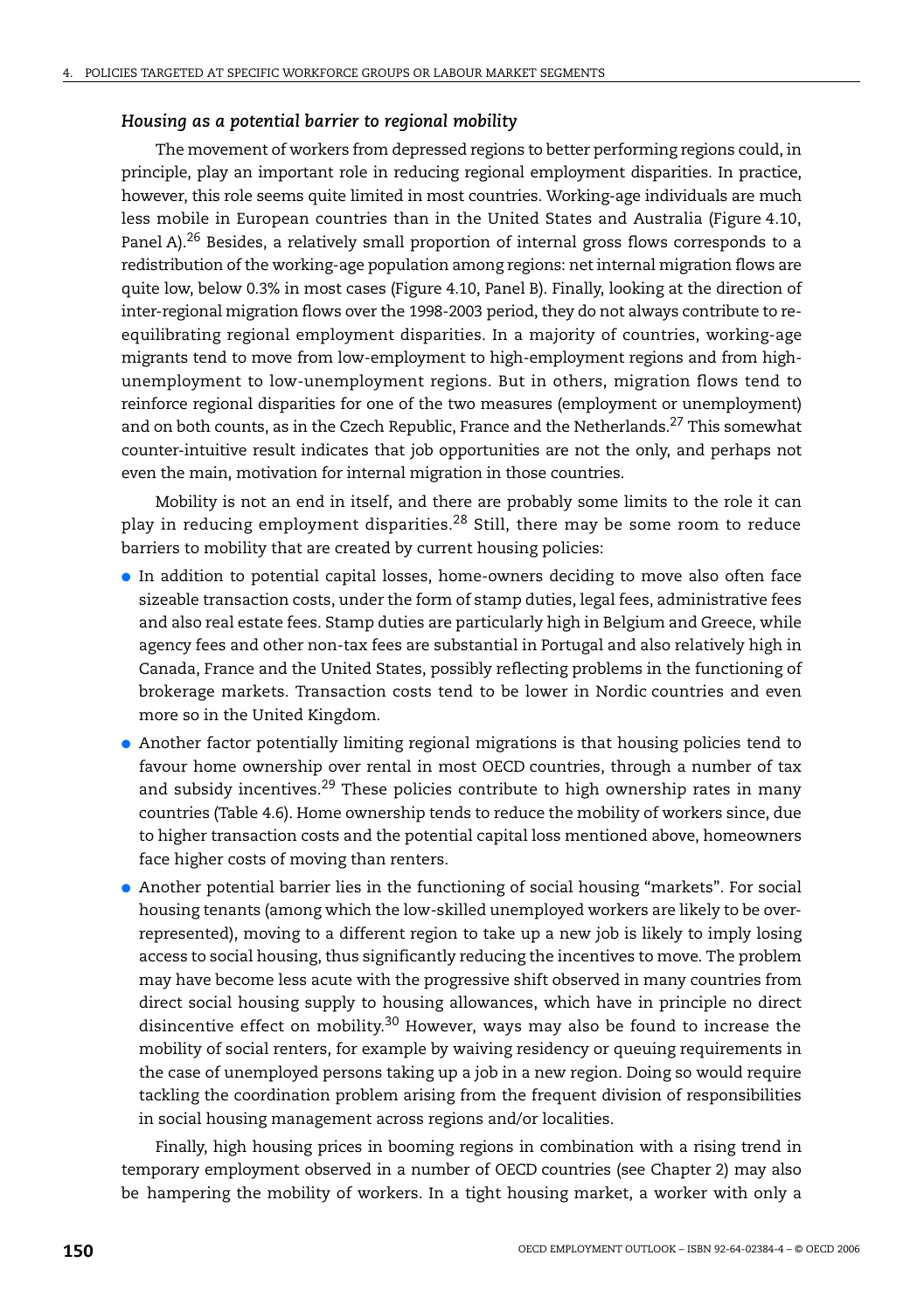

## Figure 4.10. **Internal migration rates, 2003**



- *a)* Except for Australia and Italy for which the population of reference is the total population and for Japan for which the population of reference is the population aged more than five years.
- *b)* Total net migration rate is calculated as the ratio of the sum of the absolute values of regional net flows divided by two, to the total population aged 15-64.
- *c)* 1999.
- *d)* 2001.
- *e)* 2002.

*Source:* OECD (2005), *OECD Employment Outlook*, Chapter 2, Paris. Statlink: *http://dx.doi.org/10.1787/*180733165865

temporary contract is likely to be turned away by many prospective landlords. This is also the case for low-paid workers with permanent contracts but no financial guarantee. Setting up guarantee schemes for such workers may be a way to alleviate this problem and increase the role that migration can play in reducing regional disparities in unemployment rates.

#### *Lessons*

Decentralising wage-setting to allow regional wages to better fit regional productivity was already identified in the 1994 Jobs Strategy as an important tool to reduce regional imbalances, and room remains for further action in this area. More differences between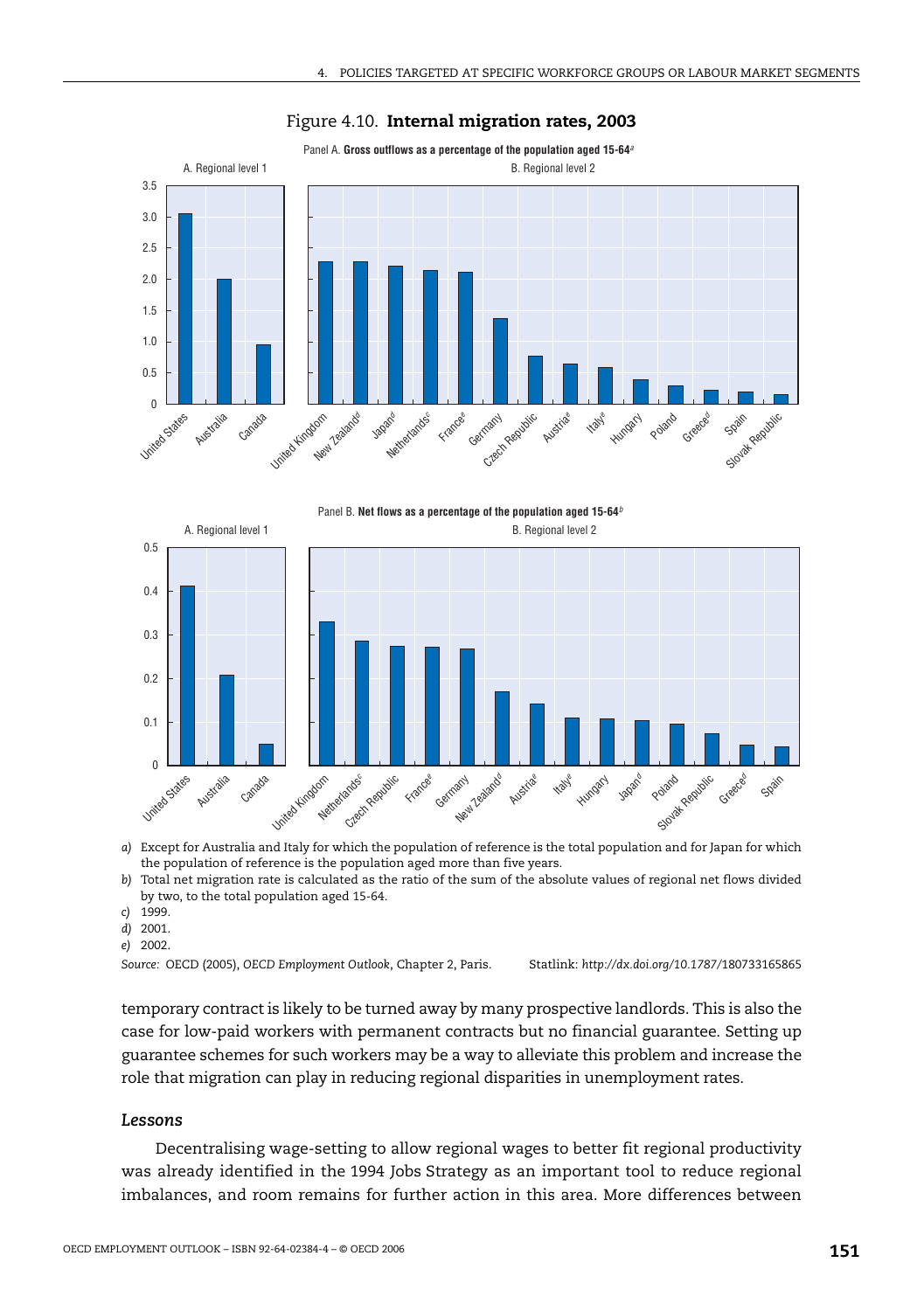| rerecinages           |                |                |                |                |  |
|-----------------------|----------------|----------------|----------------|----------------|--|
|                       | Owner-occupied | Private rented | Social rented  | Others         |  |
| Australia             | 70             | 20             | 5              | 5              |  |
| Belgium               | 68             | 23             | 7              | $\overline{2}$ |  |
| Canada                | 66             | 28             | 6              | $\bf{0}$       |  |
| Denmark               | 51             | 26             | 19             | 4              |  |
| Finland               | 64             | 15             | 17             | $\overline{4}$ |  |
| France                | 56             | 21             | 17             | 6              |  |
| Germany               | 41             | 44             | 6              | 5              |  |
| Greece                | 74             | 20             | 0              | 6              |  |
| Ireland               | 79             | $\overline{7}$ | 9              | 6              |  |
| Italy                 | 77             | 12             | 5              | 7              |  |
| Netherlands           | 54             | 11             | 35             | $\pmb{0}$      |  |
| Portugal              | 76             | 15             | 7              | $\overline{2}$ |  |
| Spain                 | 81             | 11             | 0              | 8              |  |
| Sweden                | 46             | 21             | 18             | 15             |  |
| <b>United Kingdom</b> | 69             | 10             | 21             | $\mathbf{0}$   |  |
| <b>United States</b>  | 68             | 30             | $\overline{2}$ | $\mathbf{0}$   |  |

#### Table 4.6. **Housing tenure in the early 2000s**

Percentages

*Source:* OECD (2005), *OECD Employment Outlook*, Chart 2.A2.2, Paris.

Statlink: *http://dx.doi.org/10.1787/*407465517848

wages across regions could increase incentives for investment in the lagging regions and stimulate job creation. The positive effect of wage flexibility could be reinforced by the adoption of broader pro-growth macroeconomic and structural policies.

Reducing barriers to inter-regional mobility may help improve the allocation of labour resources while at the same time reducing labour shortages in high-employment regions. This requires greater attention to the interactions between housing policy and mobility incentives – an issue which should figure more prominently in the Jobs Strategy. First, housing transaction costs remain important in a number of countries, and measures could be taken to reduce stamp duties, administrative and legal fees, as well as real estate fees. Second, social housing systems could be reformed to better taking into account possible needs to move for job reasons. Finally, since temporary and/or low-paid workers – the groups most affected by non-employment problems in lagging regions – face significant difficulties in finding housing on a tight housing market, setting up guarantee schemes may improve their mobility.<sup>31</sup>

# **3. Facilitating transitions from informal work to formal employment**<sup>32</sup>

In several OECD countries (and in much of the developing world), unemployment is a situation that many workers cannot afford. This is because the coverage of unemployment benefits is limited and overall household incomes are low. Often, the choice is between a declared job and work in the informal economy. Even in countries with better developed systems of social protection, informal employment may represent a common choice for certain groups in the work force.

The precise extent of informal employment is difficult to gauge. $33$  In the case of Mexico, it is estimated that almost 18 million persons are employed in the informal economy, or 43% of total employment. The informal sector also appears to have grown in recent years. In Korea, Turkey and some countries of southern and eastern Europe, it is estimated that between 20 and 30% of wages are not declared. In other OECD countries, the overall rate of informal employment is much lower, but there is considerable undeclared work and earnings in certain sectors, like construction and personal services.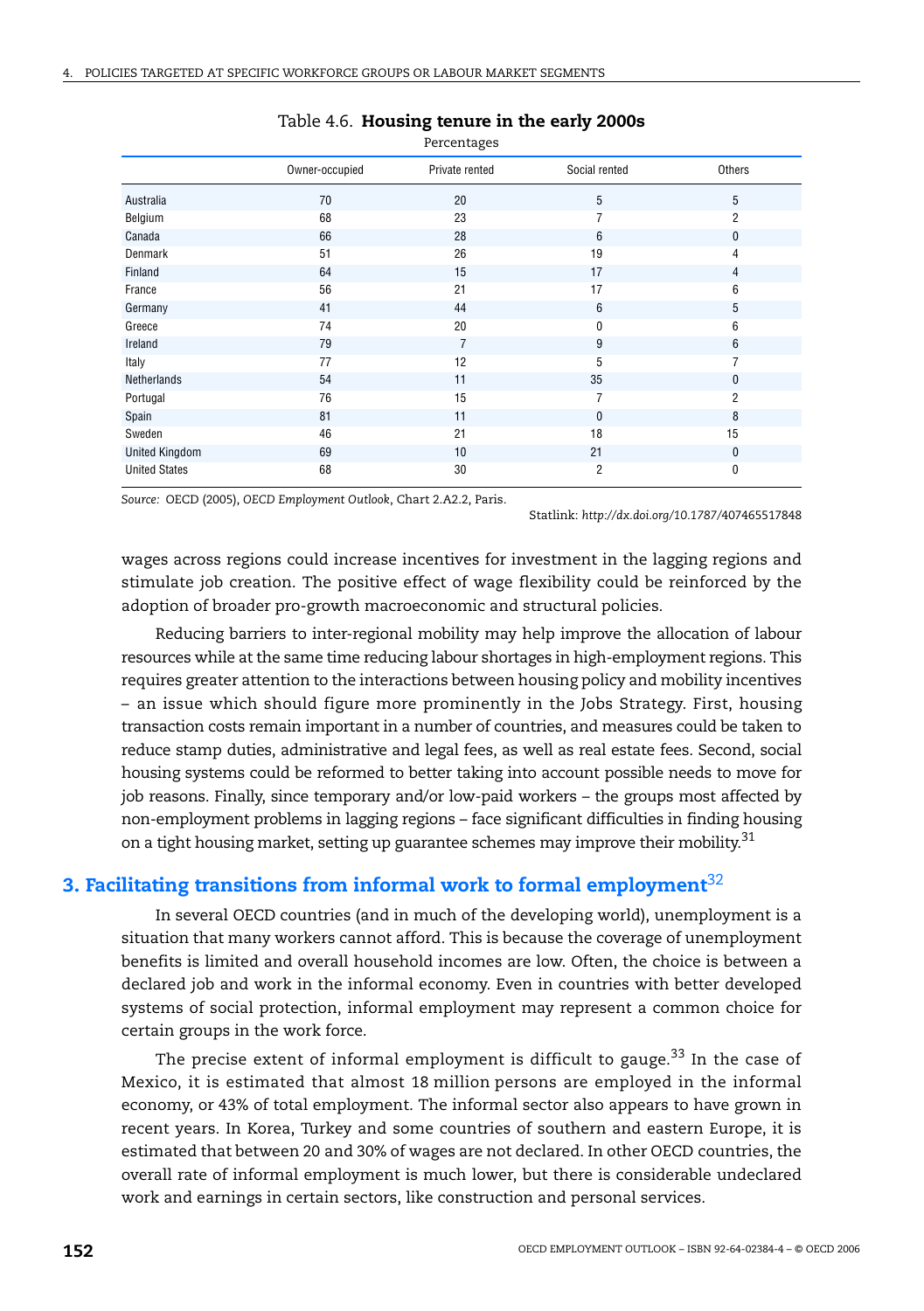A high incidence of informal employment can have a detrimental effect on economic growth and living standards. It reduces the tax base for funding social programmes like education and health, which are important for building human capital and sustaining long-term economic growth. More generally, there may be a low-productivity/highinformality trap at work: to further expand (and get into higher value-added activities), small businesses may have to register, declare workers and pay taxes. For example, only formal businesses can have the access to legal protection, insurance and financial markets required to engage in larger scale and more complex activities. However, the perceived incentive to do this may not be high enough and the firm may renounce an opportunity to grow larger and upgrade its operations, thereby maintaining low productivity levels. In addition, a high incidence of informal employment makes it difficult to finance government spending and to effectively target and manage social protection. It may also be a source of corruption.

The issue of informal employment was not addressed when the OECD Jobs Strategy was formulated in 1994. At the time, Korea, Mexico and eastern European countries were not members of OECD, so there was less attention to the issue of informal employment among the membership. The arrival of new members, most of which have significant informal sectors, has changed the focus. However, informal employment is also a policy concern in some longer-standing OECD member countries. Increasing concern about irregular immigration – which is often associated with informal employment – has also heightened interest in this issue.

#### *The relative taxation of wages versus profits of small firms*

Employers have a financial incentive not to declare employment – or to under-declare employee compensation – when profit taxes are lower, or are more easily evaded, than labour taxes. By contrast, setting taxes on labour lower than taxes on profits, combined with good enforcement of profit taxes, creates an incentive for employers to deduct as much labour income as possible from gross revenues – thereby encouraging employers to declare the true wages and salaries of their employees. Taxes on distributed corporate profits remain low relative to taxes on labour in a number of countries (Joumard, 2001).

This relationship also suggests that the structure of social security contributions and taxes on low-wage employment should be reassessed in countries where there is a high incidence of informal employment. For example, some contributions are capped in Mexico and Turkey, thus generating a regressive pattern of labour taxes. A shift to progressive labour taxes (*i.e.* a system which taxes high-wage workers at a higher rate than their low-wage counterparts) may help support demand for low-skilled labour – the abundant resource in these countries – in the formal sector. However, low-wage workers should not be exempted from participation in social insurance schemes. One of the strongest motives workers can have to work in the formal sector is precisely to acquire entitlements to these benefits. Expanding the effective coverage of low-wage workers by these programmes would also serve social goals.

# *The importance of effective tax administration and providing adequate incentives to formality*

Greater efforts to strengthen tax and labour inspections are also needed, since undeclared work among employees is to some extent explained by the weak tax assessment regime for small businesses and the self-employed. Enforcement can be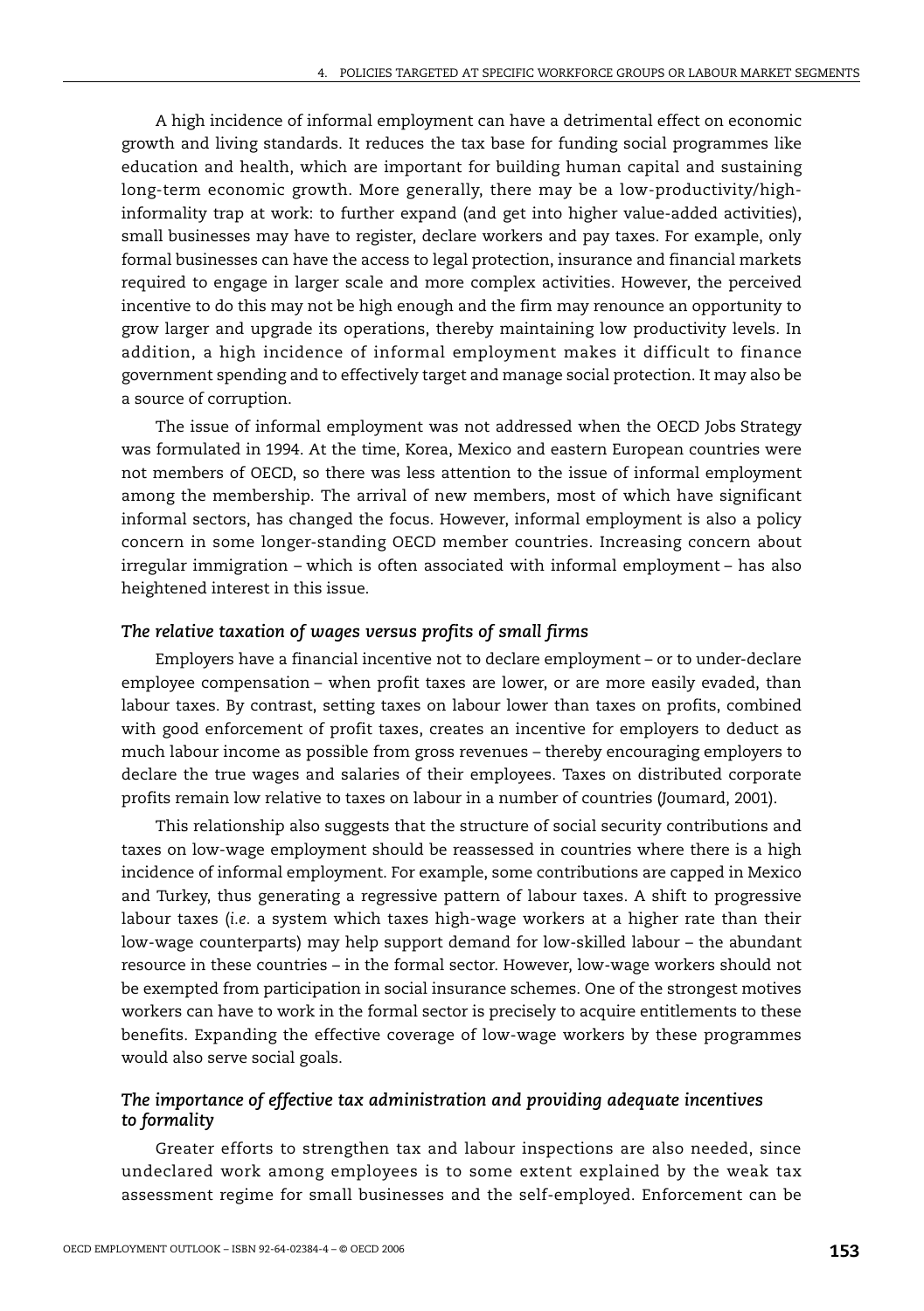strengthened by reinforcing tax inspection services and improving information exchange among the various government departments concerned. For example, the tax and social security files are linked in the Nordic countries and the Netherlands, which have a rather low share of informal employment, and Korea is putting a lot of effort in that direction. Two additional ways to strengthen employers' incentives to properly declare labour earnings (which otherwise will be taxed as net profit) are to: *i)* make value added the relevant tax base; and *ii)* focus the tax collection strategy on upgrading business record-keeping and accounts, rather than on the detection of work relationship.

Since under-declaration of wages is often difficult without the collaboration of the workers, another strategy for encouraging the transition to salaried employment is to reinforce workers' incentives to work in compliance with the tax and regulatory system. As was previously mentioned, a key policy lever here is to make participation in social insurance schemes sufficiently attractive to workers. A complication with pursuing this strategy is that formal employment of the head of household suffices to provide an entire family with access to certain benefits, such as health insurance. This reduces the incentive of other earners within the family to declare their activity. By contrast, unemployment benefit entitlements are largely based on individual employment status and may thus reduce incentives for undeclared work, particularly when combined with proper controls ensuring that those receiving such benefits do not also engage in undeclared work.

## *The complex role of employment and minimum wage regulations*

Employment protection legislation in some of the countries most subject to a high incidence of informal employment (like Mexico and Turkey) is relatively strict. Although protecting workers in the event of dismissal is especially important in cases where unemployment benefits are very limited or non-existent, overly strict EPL may make employers reluctant to "formalise" employment arrangements. Minimum wages can have much the same effect.

Relaxing regulations and reducing minimum wages is not necessarily a panacea for reducing informal employment. Indeed, strict regulation of employment relationships is often used as an indirect strategy to reduce evasion of taxes and social contributions by employers, although this becomes less necessary as tax administration improves. $34$ Moreover, severance pay is practically the only form of compensation that currently exists in the face of job loss in the formal economy in some of the countries in question.

## *Lessons*

Co-ordinated action across a number of fronts is likely to be necessary to reduce informal employment in countries where it is a serious problem. In most cases, this will include some or all of the following: making greater efforts to assess taxes and social security contributions (and applying sanctions to recalcitrant employers); moderating employment regulations where they are overly strict and minimum wages where they are too high; lowering taxes on low-paid work; and extending the social safety net, particularly unemployment benefits, to better cover low-paid workers.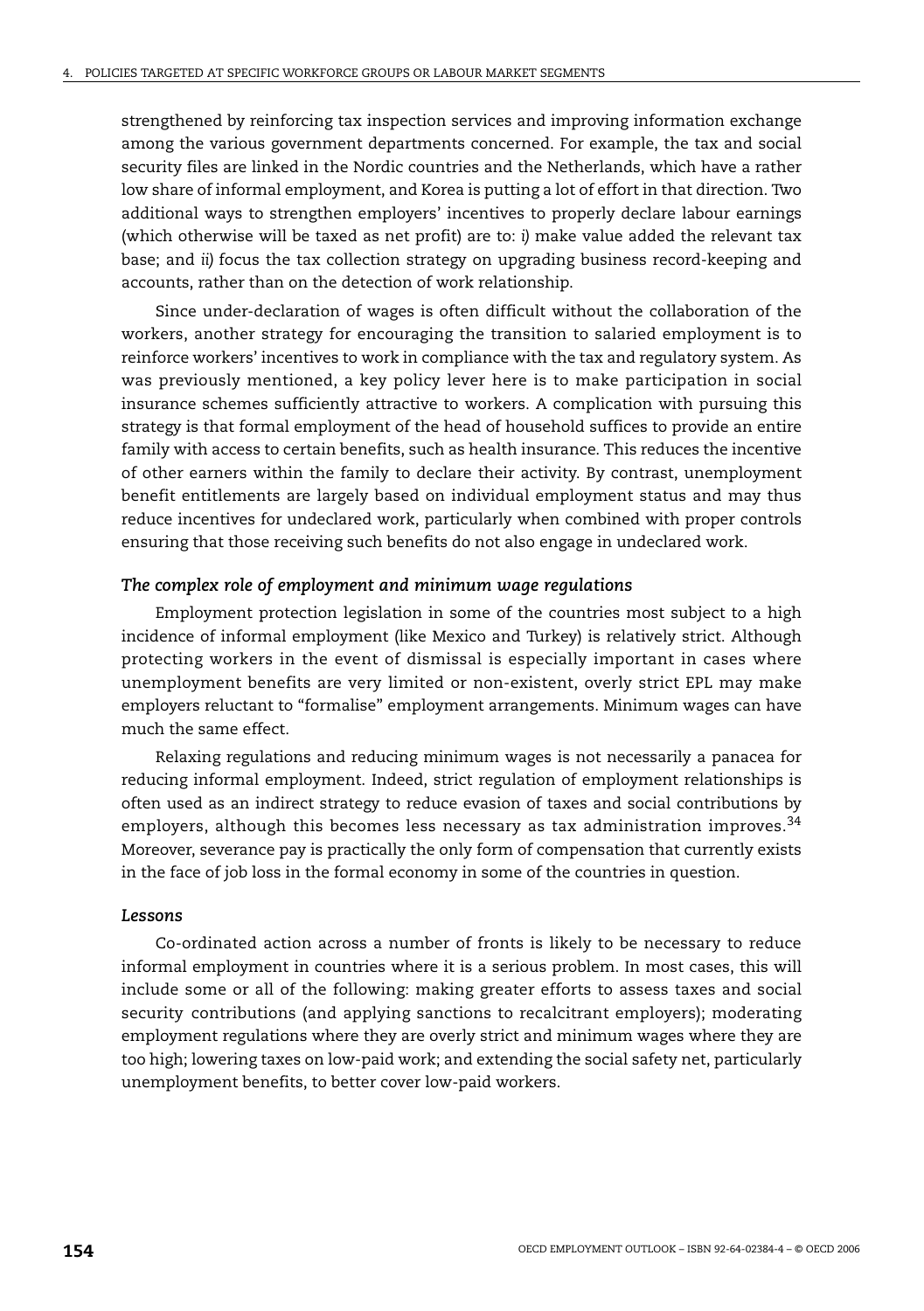#### *Notes*

- 1. A large number of empirical studies have shown that female labour supply is much more responsive to net wages than is male labour supply (Evers *et al.*, 2005).
- 2. Though their effectiveness may be reduced if women substitute formal for informal childcare.
- 3. See Anderson and Levine (2000) for the United States, Gustafsson and Stafford (1992) for Sweden and Del Boca (2002) for Italy. Some authors have questioned the direction of causality between childcare support and female participation: Chevalier and Viitanen (2002) and Gelbach (2002).
- 4. This section relies mainly on Duval (2004), Brandt *et al.* (2005) and OECD (2006c).
- 5. This recommandation was treated as part of the broad policy guideline of increasing working-time flexibility and received little attention for many years.
- 6. This discussion provides a synthesis of main lessons which emerged from the 21 country reports published in the OECD series on *Ageing and Employment Policies*.
- 7. For details on the assumptions underlying these calculations and the limits to their interpretation, see Duval (2003). For a full documentation of recent changes to old-age pension systems and early retirement schemes in OECD countries, see the country reports published in the OECD's series on *Ageing and Employment Policies*.
- 8. The 2003 value actually corresponds to the value the implicit tax rate will take once all currently legislated changes are implemented and once all existing pension systems have matured. It should be borne in mind that in some cases (*e.g.* Italy) these changes will be phased in over several decades.
- 9. For the Netherlands, the favourable tax treatment of early retirement schemes was abolished from January 2006. the calculations reflect a "typical" early-retirement (VUT) scheme.
- 10. Though this is the case in a number of OECD countries, the current adjustments are usually below actuarially neutral levels.
- 11. This section relies mainly on Quintini (2006) which provides a more detailed analysis.
- 12. In most of the discussion concerning labour market issues particularly where data are based on official statistics and not derived from micro datasets – the analysis is restricted to young people between 20 and 24. In some cases, teenagers (aged 15 to 19) are also considered.
- 13. Looking at changes since 1998, the share of 16 and 17-year-olds who have already left the education system without an upper-secondary degree has tended to fall but remains rather high in several OECD countries (OECD, 2006a, Table W.4.1).
- 14. In part, this reflects the impact of compulsory schooling laws. It is interesting to note, that several countries which perform relatively well, in terms of young adults, show above average shares of teenagers neither in school nor working (*e.g.* Austria, Finland and the United Kingdom).
- 15. Wilkinson (2003) estimates the impact of the New Deal for Young People on the probability of being unemployed six months after reaching the qualifying time for the programme – coinciding with movement from the gateway period into the options. The results indicate, for men, a reduction in unemployment of around 30 000 and, for women, a reduction of around 9 000. A longer follow-up period produces a lower reduction in the probability of being unemployed, mostly due to the fact that some New Deal participants would have returned to claim unemployment benefits. Another study, by Blundell *et al.* (2001), finds that the New Deal for Young People (after four months spent in the Gateway stage) increased the probability of finding a job by 20%.
- 16. In Australia, evaluation studies offer mixed results (see for instance, Borland and Tseng, 2004; and the Department of Employment, Workplace Relations and Small Business evaluation, 2000). While evaluation studies carried out on the pilot conducted before the introduction of the programme showed relatively disappointing outcomes (Borland and Tseng, 2004), the evaluation carried out in 2000 by the Australian Government found some positive effects. The evaluation study underlines the need for further research but reaches the preliminary conclusion that Work for the Dole participants were more likely to leave income support than similar job seekers who did not participate in the programme (the prospects were 76% higher). In addition, Work for the Dole compared favourably with the suite of previous labour market programmes operating in the mid-1990s in Australia.
- 17. This is because those with less attachment to the labour market that would not otherwise participate – will tend to have more difficulties in obtaining employment.
- 18. Note, however, that the NSEJ was implemented during a period of cyclical upswing.